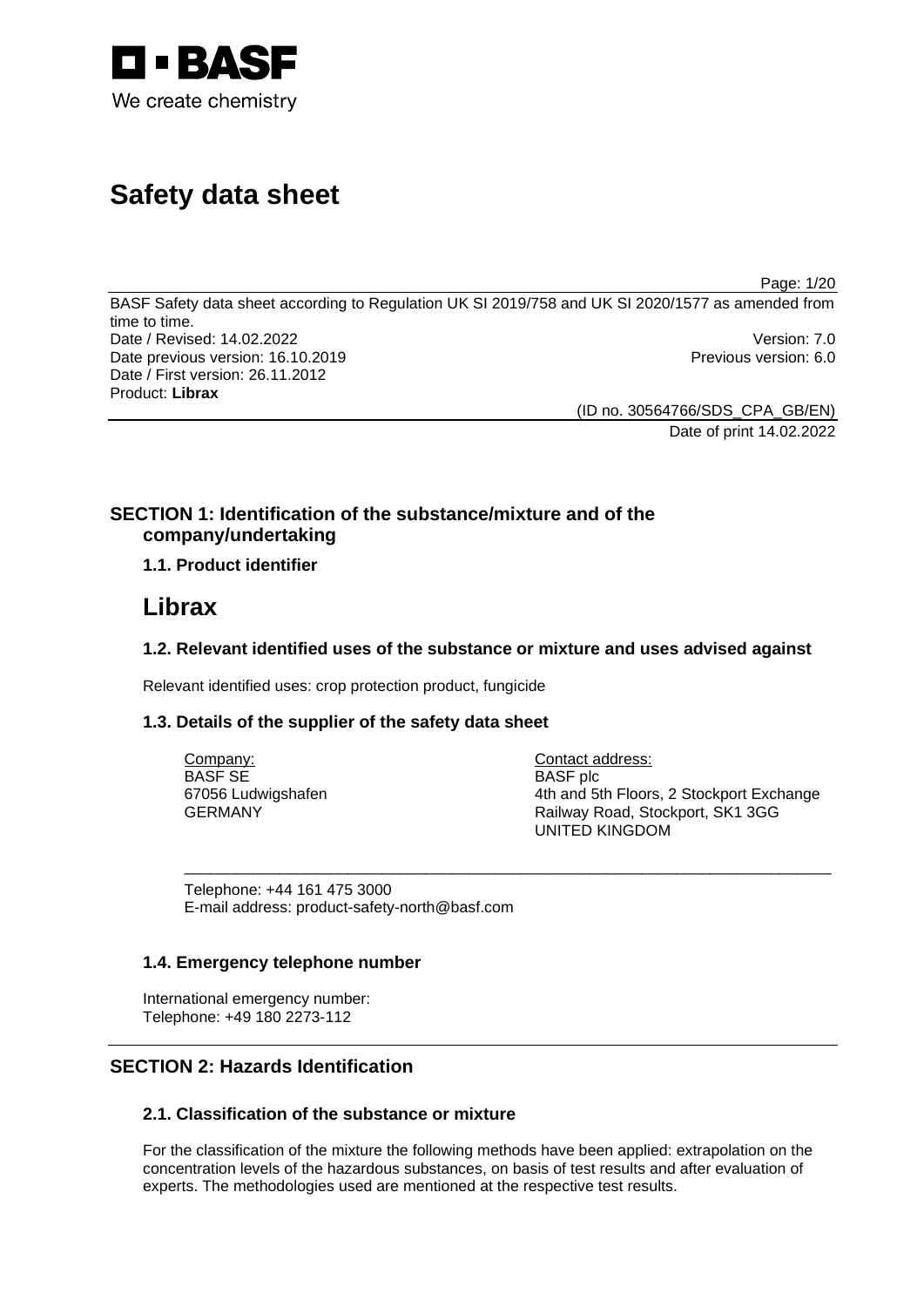Page: 2/20

BASF Safety data sheet according to Regulation UK SI 2019/758 and UK SI 2020/1577 as amended from time to time. Date / Revised: 14.02.2022 Version: 7.0 Date previous version: 16.10.2019 **Previous version: 6.0** Previous version: 6.0 Date / First version: 26.11.2012 Product: **Librax** 

> (ID no. 30564766/SDS\_CPA\_GB/EN) Date of print 14.02.2022

#### According to GB-CLP Regulations UK SI 2019/720 and UK SI 2020/1567

| Skin Sens. 1<br>Eye Dam./Irrit. 2<br>Acute Tox. 4 (Inhalation - mist)<br>Repr. 2<br>Repr. Additional category for | H317 May cause an allergic skin reaction.<br>H319 Causes serious eye irritation.<br>H332 Harmful if inhaled.<br>H361 Suspected of damaging the unborn child.<br>H362 May cause harm to breast-fed children. |
|-------------------------------------------------------------------------------------------------------------------|-------------------------------------------------------------------------------------------------------------------------------------------------------------------------------------------------------------|
| effects on or via lactation.                                                                                      |                                                                                                                                                                                                             |
| Aquatic Acute 1                                                                                                   | H400 Very toxic to aquatic life.                                                                                                                                                                            |
| <b>Aquatic Chronic 1</b>                                                                                          | H410 Very toxic to aquatic life with long lasting effects.                                                                                                                                                  |

According to BASF current knowledge and application of the criteria given in Annex I of Regulation (EC) No. 1272/2008, the following classification exceeding the classification given in Regulation (EC) No 1272/2008, Annex VI, Table 3.1 is required.

Acute Tox. 4 (Inhalation - mist) Eye Dam./Irrit. 2 Skin Sens. 1 Repr. Additional category for effects on or via lactation. Repr. 2 (unborn child) Aquatic Acute 1 Aquatic Chronic 1

For the classifications not written out in full in this section the full text can be found in section 16.

# **2.2. Label elements**

Globally Harmonized System (GHS) in accordance with UK regulations.

Pictogram:



Signal Word: Warning

Hazard Statement:

| H <sub>3</sub> 17 | May cause an allergic skin reaction.                                |
|-------------------|---------------------------------------------------------------------|
| H319              | Causes serious eye irritation.                                      |
| H332              | Harmful if inhaled.                                                 |
| H361d             | Suspected of damaging the unborn child.                             |
| H362              | May cause harm to breast-fed children.                              |
| H410              | Very toxic to aquatic life with long lasting effects.               |
| <b>EUH401</b>     | To avoid risks to human health and the environment, comply with the |
|                   | instructions for use.                                               |

Precautionary Statement: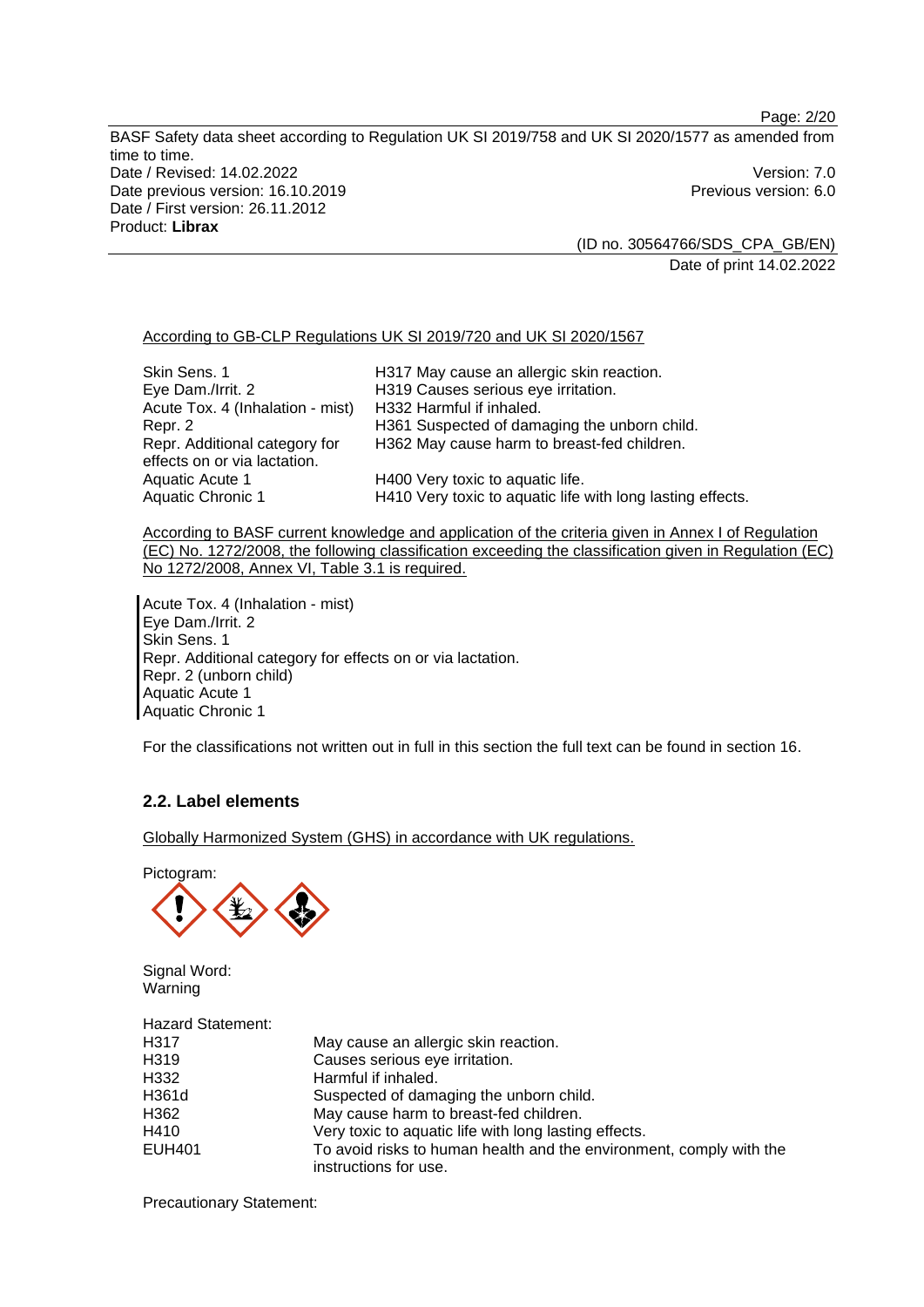Page: 3/20

BASF Safety data sheet according to Regulation UK SI 2019/758 and UK SI 2020/1577 as amended from time to time. Date / Revised: 14.02.2022 Version: 7.0 Date previous version: 16.10.2019 **Previous version: 6.0** Previous version: 6.0 Date / First version: 26.11.2012 Product: **Librax**  (ID no. 30564766/SDS\_CPA\_GB/EN)

Date of print 14.02.2022

| P <sub>101</sub>                       | If medical advice is needed, have product container or label at hand.        |
|----------------------------------------|------------------------------------------------------------------------------|
| P <sub>102</sub>                       | Keep out of reach of children.                                               |
| P103                                   | Read carefully and follow all instructions.                                  |
| Precautionary Statements (Prevention): |                                                                              |
| P280                                   | Wear protective gloves/protective clothing/eye protection/face               |
|                                        | protection.                                                                  |
| P271                                   | Use only outdoors or in a well-ventilated area.                              |
| P <sub>260</sub>                       | Do not breathe mist or vapour or spray.                                      |
| P201                                   | Obtain special instructions before use.                                      |
| P <sub>202</sub>                       | Do not handle until all safety precautions have been read and<br>understood. |
| P272                                   | Contaminated work clothing should not be allowed out of the workplace.       |
| P <sub>263</sub>                       | Avoid contact during pregnancy and while nursing.                            |
| P264                                   | Wash contaminated body parts thoroughly after handling.                      |
| P <sub>270</sub>                       | Do not eat, drink or smoke when using this product.                          |
| Precautionary Statements (Response):   |                                                                              |
| P312                                   | Call a POISON CENTER or physician if you feel unwell.                        |
| P305 + P351 + P338                     | IF IN EYES: Rinse cautiously with water for several minutes. Remove          |
|                                        | contact lenses, if present and easy to do. Continue rinsing.                 |
|                                        |                                                                              |
| $P304 + P340$                          | IF INHALED: Remove person to fresh air and keep comfortable for              |
|                                        | breathing.                                                                   |
| P302 + P352                            | IF ON SKIN: Wash with plenty of soap and water.                              |
| $P333 + P313$                          | If skin irritation or rash occurs: Get medical attention.                    |
| P362 + P364                            | Take off contaminated clothing and wash it before reuse.                     |
| $P308 + P311$                          | IF exposed or concerned: Call a POISON CENTER or physician.                  |
| P391                                   | Collect spillage.                                                            |
| P337 + P313                            | If eye irritation persists: Get medical attention.                           |
| Precautionary Statements (Storage):    |                                                                              |
| P405                                   | Store locked up.                                                             |
|                                        |                                                                              |

P501 Dispose of contents/container to a licensed hazardous-waste disposal contractor or collection site except for empty clean containers which can be disposed of as non-hazardous waste.

According to GB-CLP Regulations UK SI 2019/720 and UK SI 2020/1567

Hazard determining component(s) for labelling: 1H-Pyrazole-4-carboxamide, 3-(difluoromethyl)-1 methyl-N-(3',4',5'-trifluoro[1,1'-biphenyl]-2-yl)-; Fluxapyroxad, metconazole (ISO); (1RS, 5RS;1RS, 5SR)-5-(4-chlorobenzyl)-2,2-dimethyl-1-(1H-1,2,4-triazol-1-ylmethyl)cyclopentanol, Propanoic acid, 2-hydroxy-, 2-ethylhexyl ester, (2S)-

# **2.3. Other hazards**

According to GB-CLP Regulations UK SI 2019/720 and UK SI 2020/1567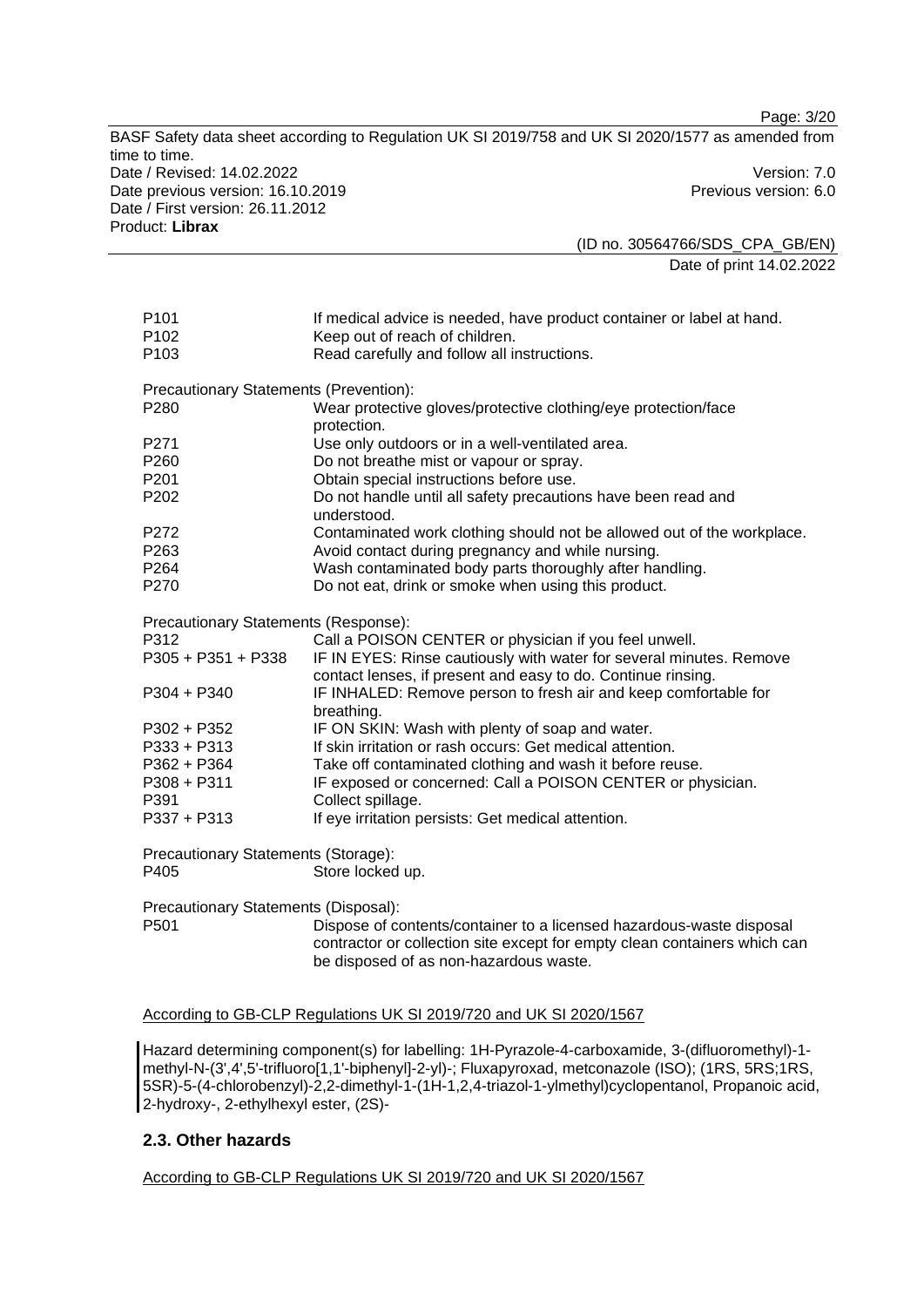> (ID no. 30564766/SDS\_CPA\_GB/EN) Date of print 14.02.2022

See section 12 - Results of PBT and vPvB assessment.

If applicable information is provided in this section on other hazards which do not result in classification but which may contribute to the overall hazards of the substance or mixture.

### **SECTION 3: Composition/Information on Ingredients**

# **3.1. Substances**

Not applicable

### **3.2. Mixtures**

#### Chemical nature

crop protection product, fungicide, Emulsifiable concentrate (EC)

Hazardous ingredients (GHS) According to GB-CLP Regulations UK SI 2019/720 and UK SI 2020/1567

1H-Pyrazole-4-carboxamide, 3-(difluoromethyl)-1-methyl-N-(3',4',5'-trifluoro[1,1'-biphenyl]-2-yl)-; Fluxapyroxad

Content (W/W): 6.1 % CAS Number: 907204-31-3

Repr. Add. cat. lact. Aquatic Acute 1 Aquatic Chronic 1 M-factor acute: 1 M-factor chronic: 1 H362, H400, H410

metconazole (ISO); (1RS, 5RS;1RS, 5SR)-5-(4-chlorobenzyl)-2,2-dimethyl-1-(1H-1,2,4-triazol-1 ylmethyl)cyclopentanol

Page: 4/20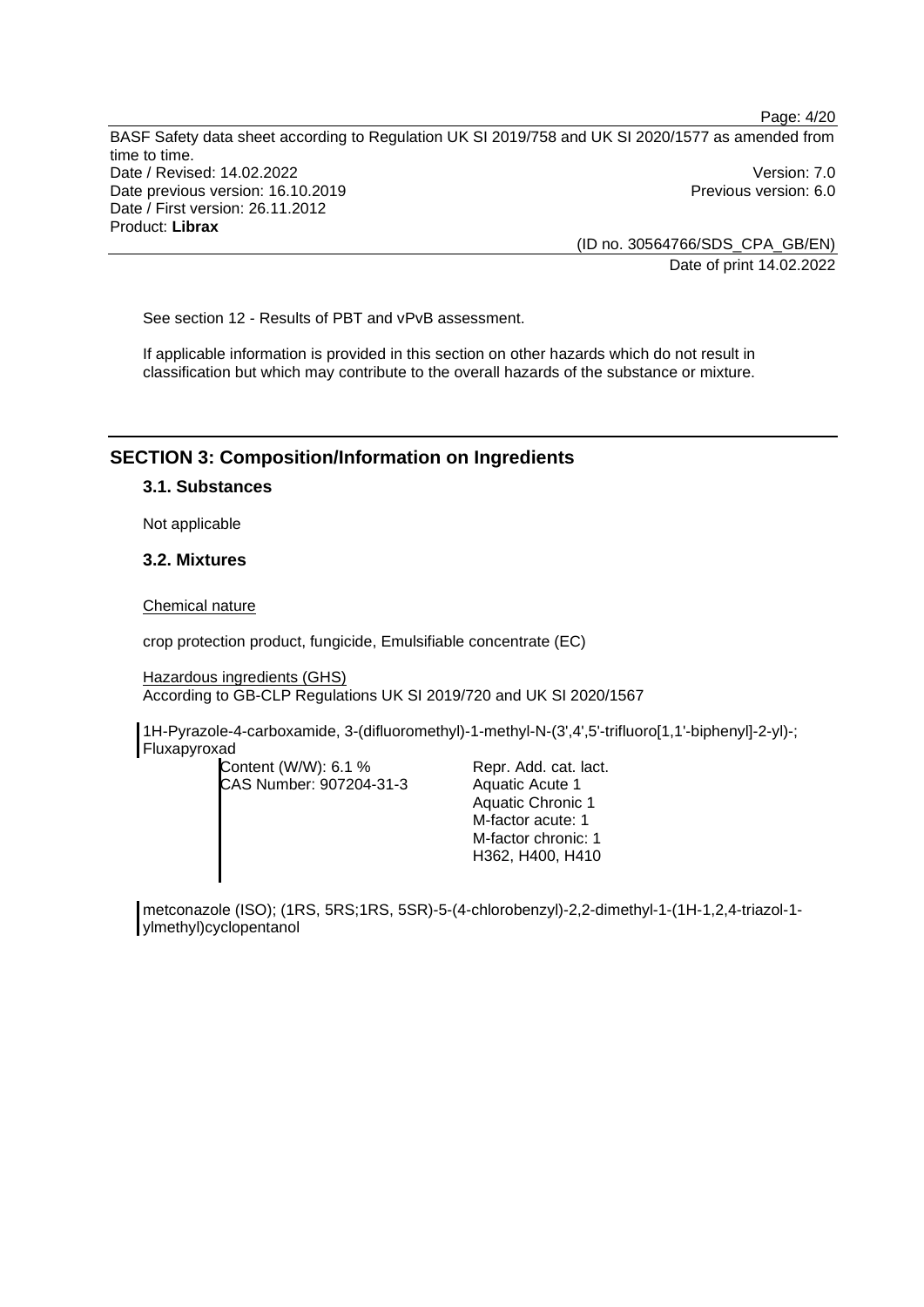|                                                                                                                                              | Page: 5/20                                                                                                                                                                                                                       |
|----------------------------------------------------------------------------------------------------------------------------------------------|----------------------------------------------------------------------------------------------------------------------------------------------------------------------------------------------------------------------------------|
| time to time.<br>Date / Revised: 14.02.2022                                                                                                  | BASF Safety data sheet according to Regulation UK SI 2019/758 and UK SI 2020/1577 as amended from<br>Version: 7.0                                                                                                                |
| Date previous version: 16.10.2019<br>Date / First version: 26.11.2012<br>Product: Librax                                                     | Previous version: 6.0                                                                                                                                                                                                            |
|                                                                                                                                              | (ID no. 30564766/SDS_CPA_GB/EN)                                                                                                                                                                                                  |
|                                                                                                                                              | Date of print 14.02.2022                                                                                                                                                                                                         |
| Content (W/W): 4.4 %<br>CAS Number: 125116-23-6<br>INDEX-Number: 613-284-00-1                                                                | Acute Tox. 4 (oral)<br>Repr. 2 (unborn child)<br><b>Aquatic Chronic 2</b><br>H302, H361d, H411                                                                                                                                   |
|                                                                                                                                              | Differing classification according to current<br>knowledge and the criteria given in Annex I of<br>Regulation (EC) No. 1272/2008<br>Acute Tox. 4 (oral)<br>Repr. 2 (unborn child)<br>Aquatic Acute 1<br><b>Aquatic Chronic 1</b> |
| Propanoic acid, 2-hydroxy-, 2-ethylhexyl ester, (2S)-                                                                                        |                                                                                                                                                                                                                                  |
| Content (W/W): < 35 %<br>CAS Number: 186817-80-1<br>REACH registration number: 01-<br>2119516238-41                                          | Skin Corr./Irrit. 2<br>Eye Dam./Irrit. 2<br>Skin Sens. 1B<br>H319, H315, H317                                                                                                                                                    |
| Alcohols, C9-C11, ethoxylated, propoxylated<br>Content (W/W): < 20 %<br>CAS Number: 103818-93-5                                              | Acute Tox. 4 (oral)<br>Eye Dam./Irrit. 2<br>H302, H315                                                                                                                                                                           |
| isotridecanolethoxylate<br>Content (W/W): < 15 %<br>CAS Number: 69011-36-5                                                                   | Acute Tox. 4 (oral)<br>Eye Dam./Irrit. 1<br>H318, H302                                                                                                                                                                           |
| Poly(oxy-1,2-ethanediyl), .alpha.-phenyl-.omega.-hydroxy-, styrenated<br>Content (W/W): $<$ 5 %<br>CAS Number: 104376-75-2                   | <b>Aquatic Chronic 2</b><br>H411                                                                                                                                                                                                 |
| Poly(oxy-1,2-ethanediyl), .alpha.-phosphono-.omega.-[2,4,6-tris(1-phenylethyl)phenoxy]-<br>Content (W/W): $<$ 5 %<br>CAS Number: 114535-82-9 | Eye Dam./Irrit. 2<br>H319                                                                                                                                                                                                        |
| Poly(oxy-1,2-ethanediyl), .alpha.-[tris(1-phenylethyl)phenyl]-.omega.-hydroxy-<br>Content (W/W): $<$ 5 %<br>CAS Number: 99734-09-5           | <b>Aquatic Chronic 3</b><br>H412                                                                                                                                                                                                 |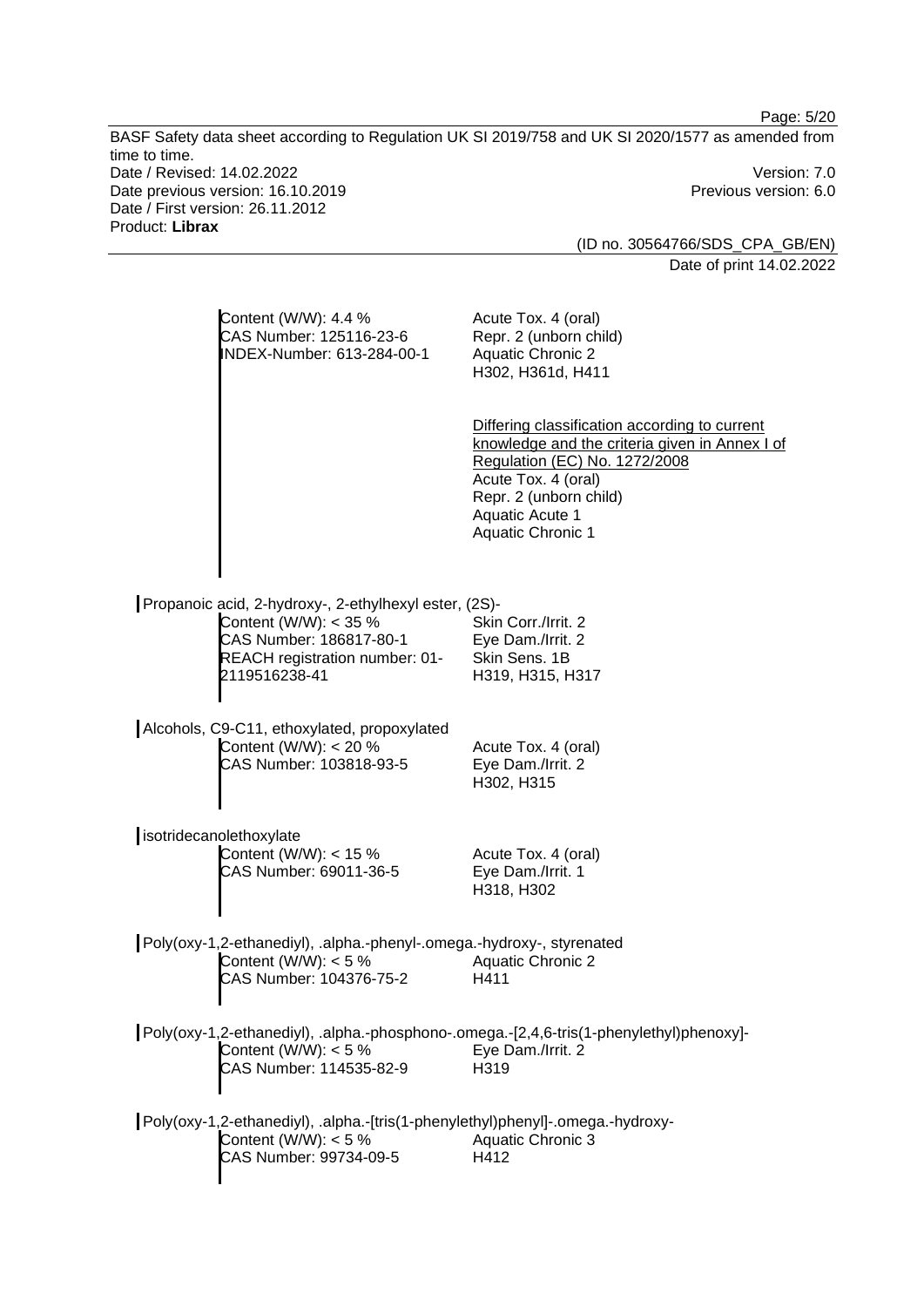> (ID no. 30564766/SDS\_CPA\_GB/EN) Date of print 14.02.2022

Page: 6/20

Dimethyl sulfoxide Content (W/W): < 15 % CAS Number: 67-68-5 EC-Number: 200-664-3 REACH registration number: 01- 2119431362-50

For the classifications not written out in full in this section, including the hazard classes and the hazard statements, the full text is listed in section 16.

# **SECTION 4: First-Aid Measures**

**4.1. Description of first aid measures** 

Remove contaminated clothing.

Show container, label and/or safety data sheet to physician.

If inhaled: Keep patient calm, remove to fresh air, seek medical attention.

On skin contact: Wash thoroughly with soap and water

On contact with eyes:

Wash affected eyes for at least 15 minutes under running water with eyelids held open, consult an eye specialist.

On ingestion:

Immediately rinse mouth and then drink 200-300 ml of water, seek medical attention.

### **4.2. Most important symptoms and effects, both acute and delayed**

Symptoms: Information, i.e. additional information on symptoms and effects may be included in the GHS labeling phrases available in Section 2 and in the Toxicological assessments available in Section 11., (Further) symptoms and / or effects are not known so far

**4.3. Indication of any immediate medical attention and special treatment needed** 

Treatment: Treat according to symptoms (decontamination, vital functions), no known specific antidote.

# **SECTION 5: Fire-Fighting Measures**

#### **5.1. Extinguishing media**

Suitable extinguishing media: water spray, carbon dioxide, foam, dry powder

**5.2. Special hazards arising from the substance or mixture**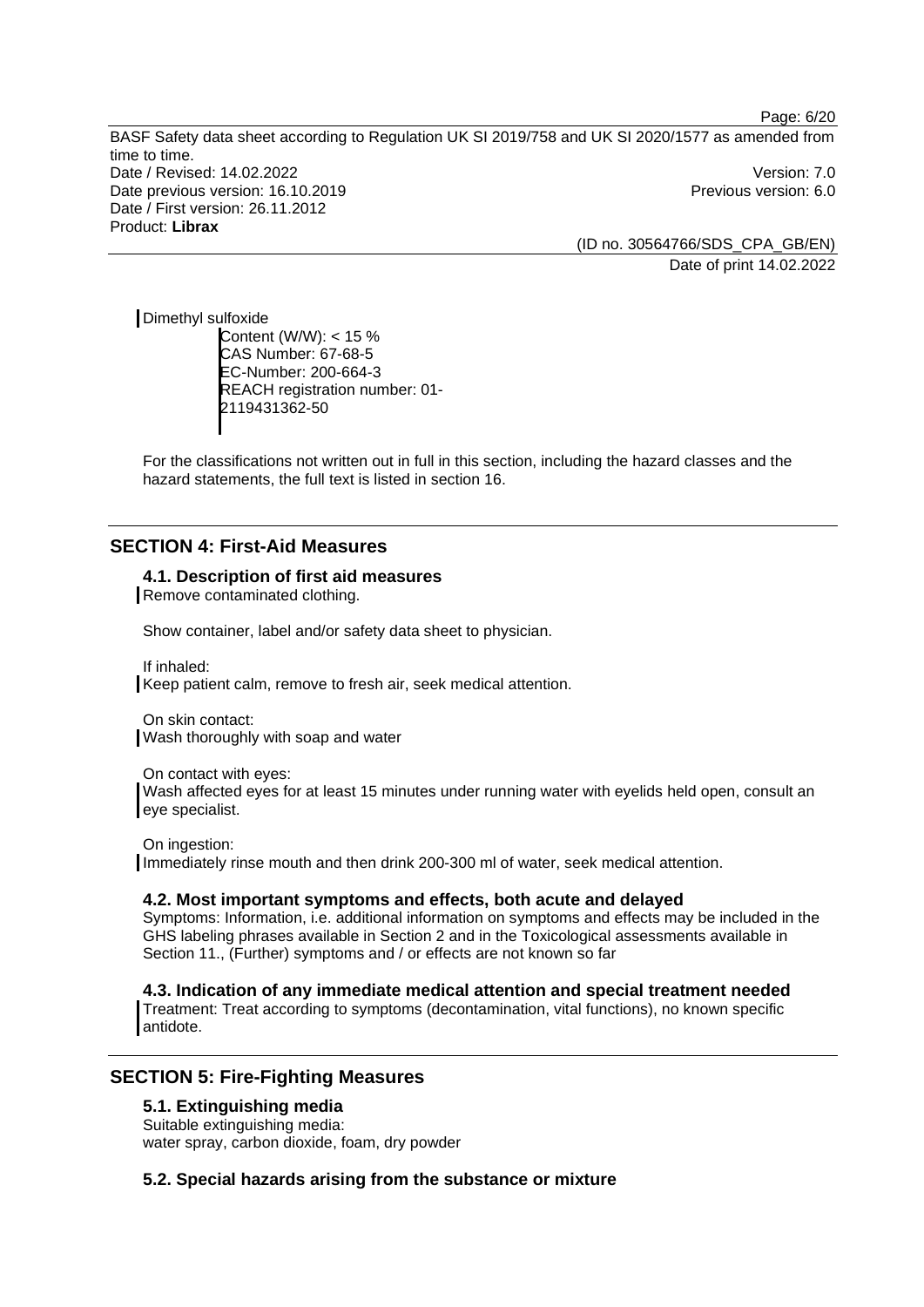Page: 7/20

BASF Safety data sheet according to Regulation UK SI 2019/758 and UK SI 2020/1577 as amended from time to time. Date / Revised: 14.02.2022 Version: 7.0 Date previous version: 16.10.2019 **Previous version: 6.0** Previous version: 6.0 Date / First version: 26.11.2012 Product: **Librax** 

(ID no. 30564766/SDS\_CPA\_GB/EN) Date of print 14.02.2022

Endangering substances: carbon monoxide, Carbon dioxide, hydrogen chloride, hydrogen fluoride, nitrogen oxides, sulfur oxides, phosphorus oxides, halogenated compounds Advice: The substances/groups of substances mentioned can be released in case of fire.

# **5.3. Advice for fire-fighters**

Special protective equipment: Wear self-contained breathing apparatus and chemical-protective clothing.

Further information:

In case of fire and/or explosion do not breathe fumes. Keep containers cool by spraying with water if exposed to fire. Collect contaminated extinguishing water separately, do not allow to reach sewage or effluent systems. Dispose of fire debris and contaminated extinguishing water in accordance with official regulations.

# **SECTION 6: Accidental Release Measures**

#### **6.1. Personal precautions, protective equipment and emergency procedures**

Do not breathe vapour/spray. Use personal protective clothing. Avoid contact with the skin, eyes and clothing.

#### **6.2. Environmental precautions**

Do not discharge into the subsoil/soil. Do not discharge into drains/surface waters/groundwater.

Do not allow contamination of public drains or surface or ground waters. Inform local water plc if spillage enters drains and the Environment Agency (England & Wales), the Scottish Environmental Protection Agency (Scotland), or the Environment and Heritage Service (Northern Ireland) if it enters surface or ground waters. Keep people and animals away.

#### **6.3. Methods and material for containment and cleaning up**

For small amounts: Pick up with suitable absorbent material (e.g. sand, sawdust, general-purpose binder, kieselguhr).

For large amounts: Dike spillage. Pump off product.

Dispose of absorbed material in accordance with regulations. Collect waste in suitable containers, which can be labeled and sealed. Clean contaminated floors and objects thoroughly with water and detergents, observing environmental regulations. Wear suitable protective equipment.

#### **6.4. Reference to other sections**

Information regarding exposure controls/personal protection and disposal considerations can be found in section 8 and 13.

# **SECTION 7: Handling and Storage**

# **7.1. Precautions for safe handling**

Ensure thorough ventilation of stores and work areas. When using do not eat, drink or smoke. Hands and/or face should be washed before breaks and at the end of the shift. No special measures necessary if stored and handled correctly.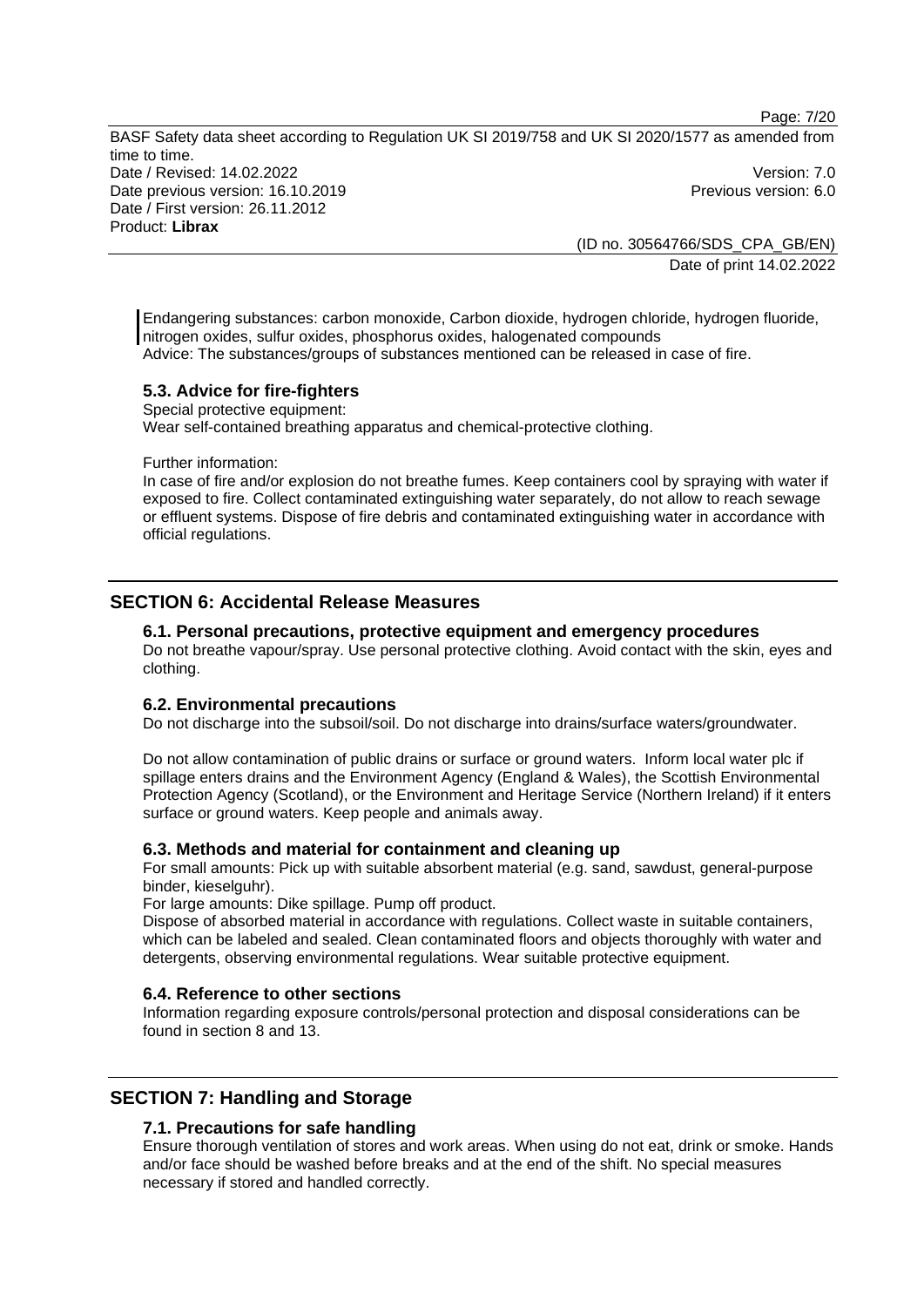Page: 8/20

BASF Safety data sheet according to Regulation UK SI 2019/758 and UK SI 2020/1577 as amended from time to time. Date / Revised: 14.02.2022 Version: 7.0 Date previous version: 16.10.2019 **Previous version: 6.0** Previous version: 6.0 Date / First version: 26.11.2012 Product: **Librax** 

(ID no. 30564766/SDS\_CPA\_GB/EN) Date of print 14.02.2022

Protection against fire and explosion:

Vapours may form ignitable mixture with air. Prevent electrostatic charge - sources of ignition should be kept well clear - fire extinguishers should be kept handy.

# **7.2. Conditions for safe storage, including any incompatibilities**

Segregate from foods and animal feeds. Further information on storage conditions: Keep away from heat. Protect from direct sunlight.

Protect from temperatures below: -10 °C

Changes in the properties of the product may occur if substance/product is stored below indicated temperature for extended periods of time.

Protect from temperatures above: 40 °C

Changes in the properties of the product may occur if substance/product is stored above indicated temperature for extended periods of time.

# **7.3. Specific end use(s)**

For the relevant identified use(s) listed in Section 1 the advice mentioned in this section 7 is to be observed.

# **SECTION 8: Exposure Controls/Personal Protection**

# **8.1. Control parameters**

Components with occupational exposure limits

125116-23-6: metconazole (ISO) TWA value 1 mg/m3 (Recommendation of BASF), Respirable dust

Refer to the current edition of HSE Guidance Note EH40 Occupational Exposure Limits (United Kingdom). For normal use and handling refer to the product label/leaflet.

# **8.2. Exposure controls**

Personal protective equipment

Respiratory protection:

Suitable respiratory protection for lower concentrations or short-term effect: Combination filter for gases/vapours of organic, inorganic, acid inorganic, alkaline compounds and toxic particles (e. g. EN 14387 Type ABEK-P3)

Hand protection:

Suitable chemical resistant safety gloves (EN ISO 374-1) also with prolonged, direct contact (Recommended: Protective index 6, corresponding > 480 minutes of permeation time according to EN ISO 374-1): E.g. nitrile rubber (0.4 mm), chloroprene rubber (0.5 mm), butyl rubber (0.7 mm) etc.

Eye protection: Safety glasses with side-shields (frame goggles) (e.g. EN 166)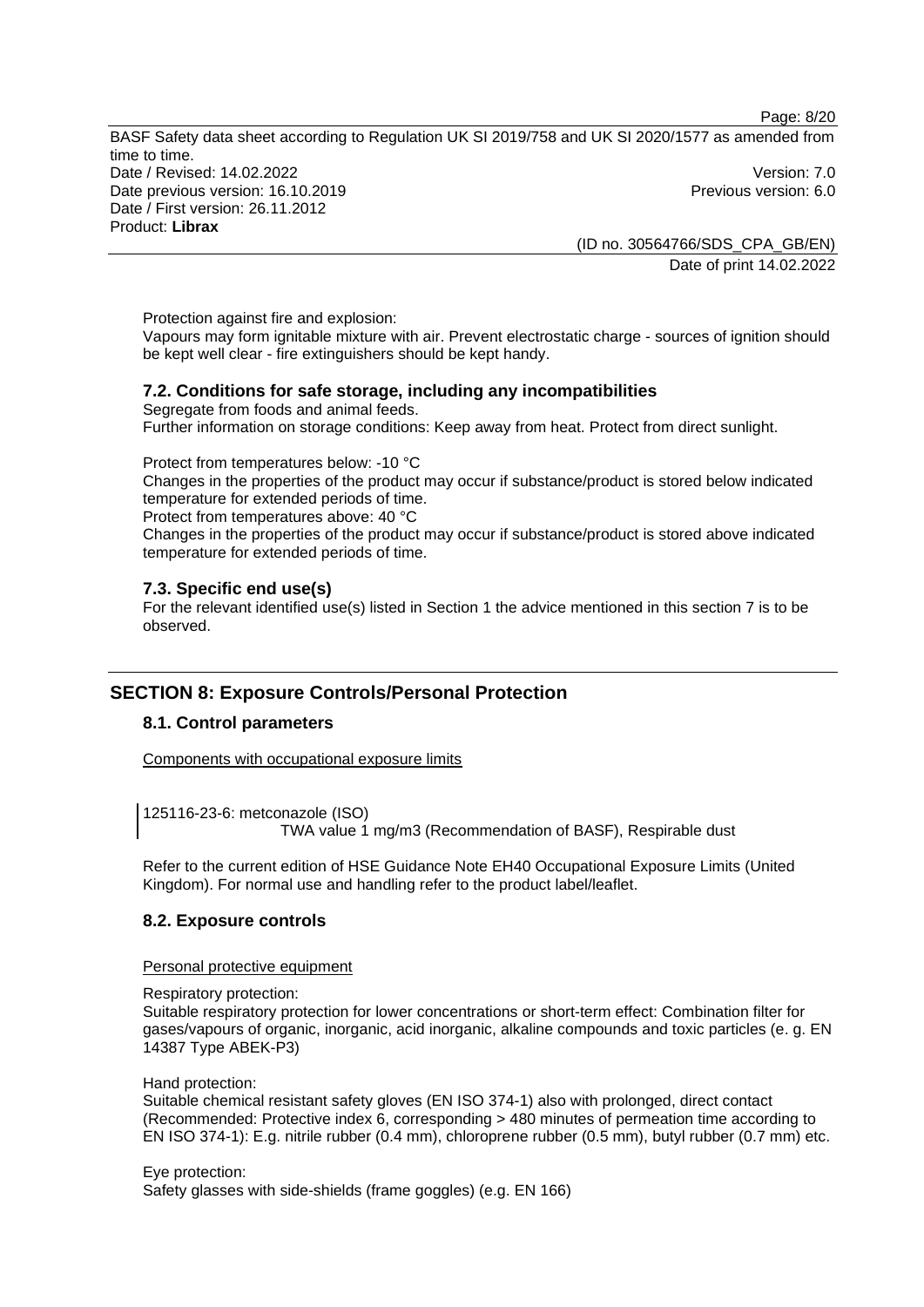Page: 9/20

BASF Safety data sheet according to Regulation UK SI 2019/758 and UK SI 2020/1577 as amended from time to time. Date / Revised: 14.02.2022 Version: 7.0 Date previous version: 16.10.2019 **Previous version: 6.0** Previous version: 6.0 Date / First version: 26.11.2012 Product: **Librax** 

(ID no. 30564766/SDS\_CPA\_GB/EN) Date of print 14.02.2022

Body protection:

Body protection must be chosen depending on activity and possible exposure, e.g. apron, protecting boots, chemical-protection suit (according to EN 14605 in case of splashes or EN ISO 13982 in case of dust).

### General safety and hygiene measures

The statements on personal protective equipment in the instructions for use apply when handling crop-protection agents in final-consumer packing. Wearing of closed work clothing is recommended. Keep away from food, drink and animal feeding stuffs. Store work clothing separately.

# **SECTION 9: Physical and Chemical Properties**

### **9.1. Information on basic physical and chemical properties**

| Form:                  | liquid                                  |                                    |
|------------------------|-----------------------------------------|------------------------------------|
| Colour:                | colourless                              |                                    |
| Odour:                 | faintly aromatic                        |                                    |
| Odour threshold:       |                                         |                                    |
|                        | Not determined since harmful by         |                                    |
|                        | inhalation.                             |                                    |
| pH value:              | approx. $3 - 5$                         |                                    |
|                        | (20 °C)                                 |                                    |
| Melting point:         | $<$ -20 $^{\circ}$ C                    |                                    |
| Boiling point:         |                                         |                                    |
|                        | The product has not been tested.        |                                    |
| Flash point:           | approx. 106 °C                          |                                    |
| Evaporation rate:      |                                         |                                    |
|                        | not applicable                          |                                    |
| Flammability:          | not applicable                          |                                    |
| Lower explosion limit: |                                         |                                    |
|                        | As a result of our experience with this |                                    |
|                        | product and our knowledge of its        |                                    |
|                        |                                         |                                    |
|                        | composition we do not expect any        |                                    |
|                        | hazard as long as the product is used   |                                    |
|                        | appropriately and in accordance with    |                                    |
|                        | the intended use.                       |                                    |
| Upper explosion limit: |                                         |                                    |
|                        | As a result of our experience with this |                                    |
|                        | product and our knowledge of its        |                                    |
|                        | composition we do not expect any        |                                    |
|                        | hazard as long as the product is used   |                                    |
|                        | appropriately and in accordance with    |                                    |
|                        | the intended use.                       |                                    |
| Ignition temperature:  | approx. 258 °C                          | (Regulation 440/2008/EC,<br>(A.15) |
| Vapour pressure:       |                                         |                                    |
|                        | The product has not been tested.        |                                    |
| Density:               | approx. 1.03 g/cm3                      |                                    |
|                        | (20 °C)                                 |                                    |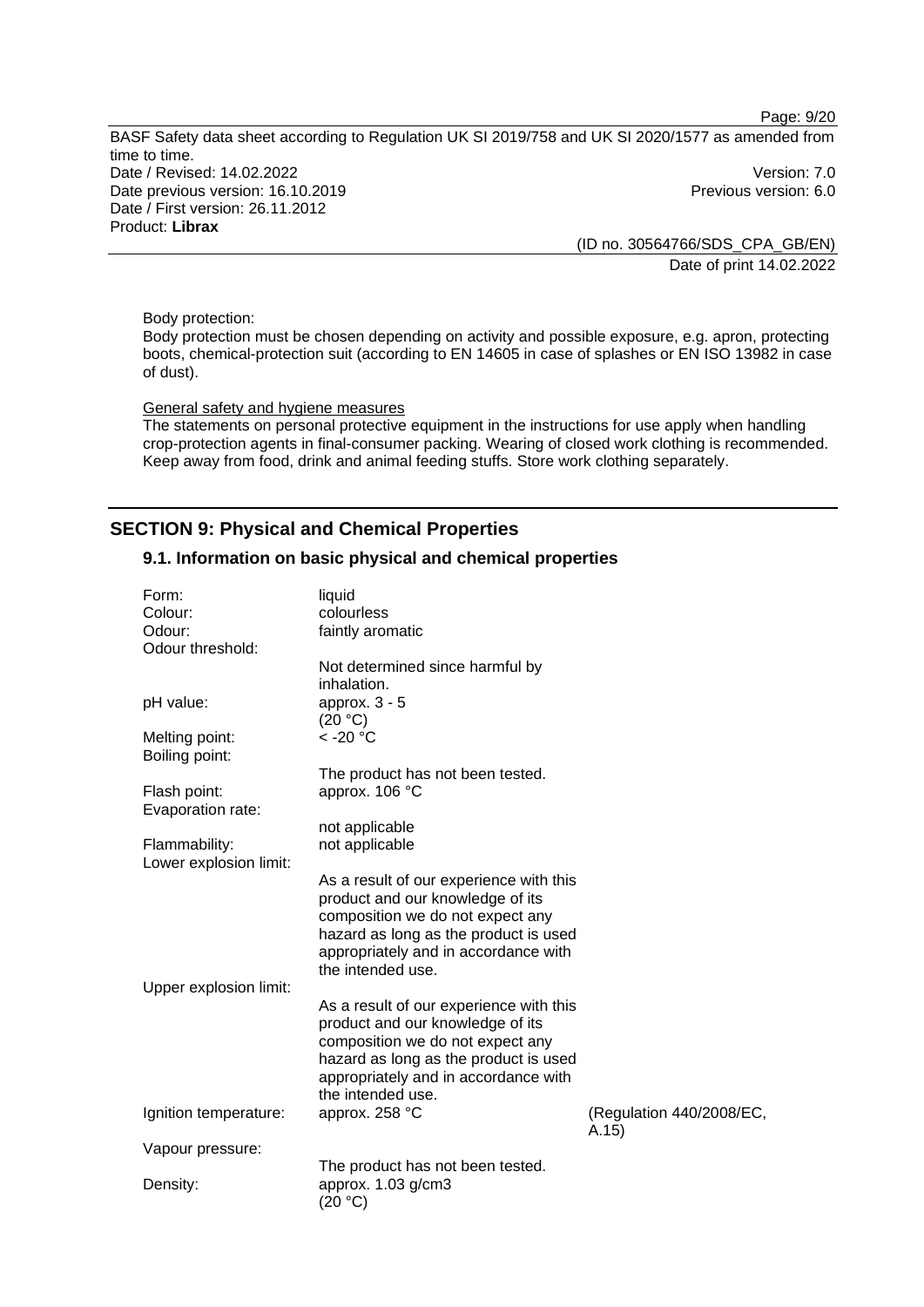Page: 10/20

BASF Safety data sheet according to Regulation UK SI 2019/758 and UK SI 2020/1577 as amended from time to time. Date / Revised: 14.02.2022 Version: 7.0 Date previous version: 16.10.2019 **Previous version: 6.0** Previous version: 6.0 Date / First version: 26.11.2012 Product: **Librax** 

(ID no. 30564766/SDS\_CPA\_GB/EN) Date of print 14.02.2022

| Relative vapour density (air):                      |                                                                        |                                   |
|-----------------------------------------------------|------------------------------------------------------------------------|-----------------------------------|
|                                                     | not applicable                                                         |                                   |
| Solubility in water:                                | emulsifiable                                                           |                                   |
| Partitioning coefficient n-octanol/water (log Kow): |                                                                        |                                   |
|                                                     | not applicable                                                         |                                   |
|                                                     | Thermal decomposition: 140 °C, 30 kJ/kg, (DSC (OECD 113))              |                                   |
|                                                     | (onset temperature)                                                    |                                   |
|                                                     | 220 °C, 40 kJ/kg, (DSC (OECD 113))                                     |                                   |
|                                                     | (onset temperature)                                                    |                                   |
|                                                     | 350 °C, 180 kJ/kg, (DSC (OECD 113))                                    |                                   |
|                                                     | (onset temperature)                                                    |                                   |
|                                                     | Not a substance liable to self-decomposition according to UN transport |                                   |
|                                                     | regulations, class 4.1.                                                |                                   |
| Viscosity, dynamic:                                 | approx. 27 mPa.s                                                       |                                   |
|                                                     | (40 °C)                                                                |                                   |
| Explosion hazard:                                   | not explosive                                                          | (Regulation 440/2008/EC,          |
|                                                     |                                                                        | (A.14)                            |
| Fire promoting properties:                          | not fire-propagating                                                   | (Regulation 440/2008/EC,<br>A.21) |

# **9.2. Other information**

Other Information:

If necessary, information on other physical and chemical parameters is indicated in this section.

# **SECTION 10: Stability and Reactivity**

#### **10.1. Reactivity**

No hazardous reactions if stored and handled as prescribed/indicated.

#### **10.2. Chemical stability**

The product is stable if stored and handled as prescribed/indicated.

#### **10.3. Possibility of hazardous reactions**

No hazardous reactions if stored and handled as prescribed/indicated.

### **10.4. Conditions to avoid**

See SDS section 7 - Handling and storage.

### **10.5. Incompatible materials**

Substances to avoid: strong bases, strong oxidizing agents, strong acids

# **10.6. Hazardous decomposition products**

Hazardous decomposition products: No hazardous decomposition products if stored and handled as prescribed/indicated.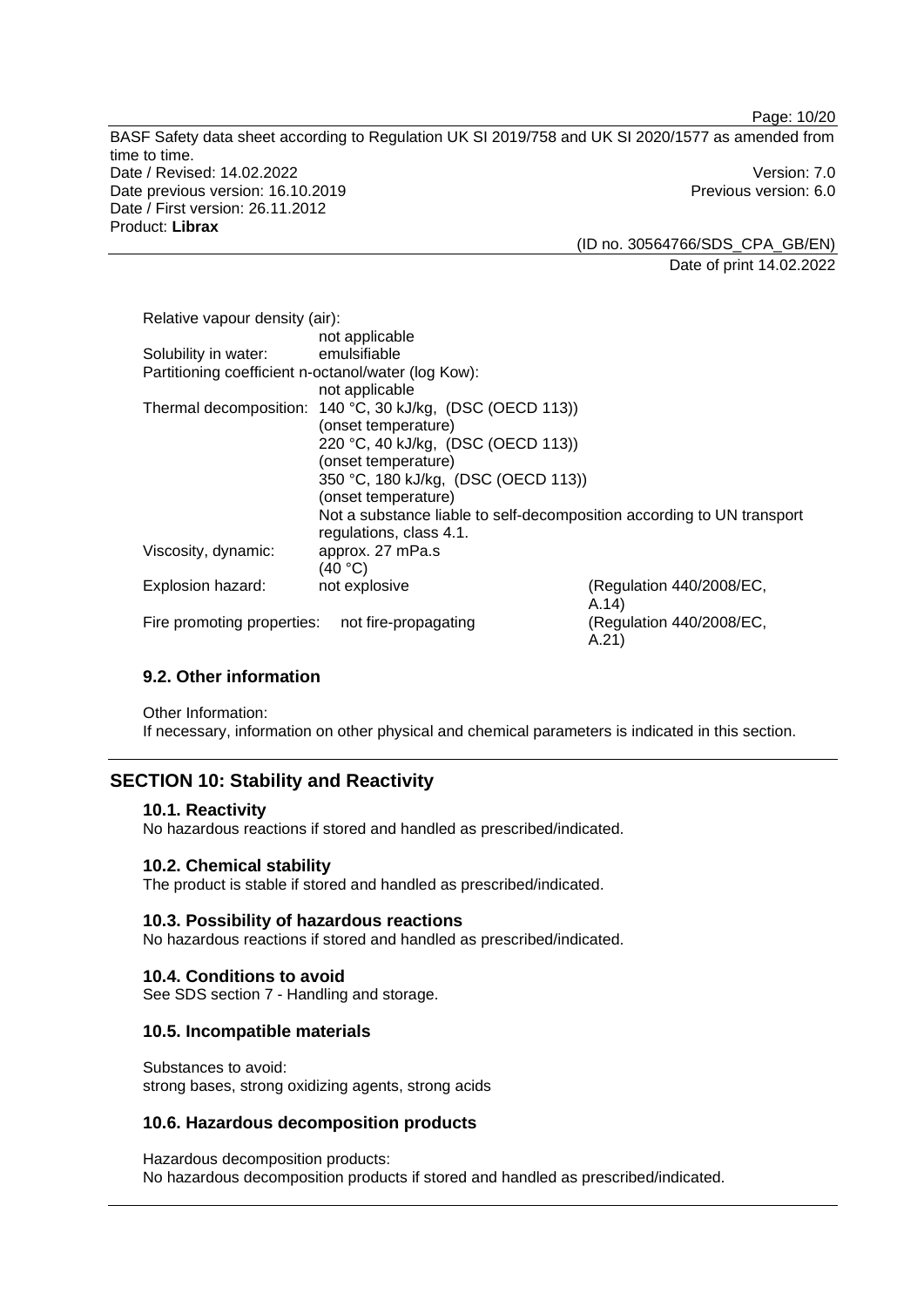(ID no. 30564766/SDS\_CPA\_GB/EN) Date of print 14.02.2022

Page: 11/20

# **SECTION 11: Toxicological Information**

# **11.1. Information on toxicological effects**

#### Acute toxicity

Assessment of acute toxicity: Of moderate toxicity after short-term inhalation. Virtually nontoxic after a single ingestion. Virtually nontoxic after a single skin contact.

Experimental/calculated data: LD50 rat (oral): > 2,000 mg/kg (OECD Guideline 423) No mortality was observed.

LC50 rat (by inhalation): 2.74 mg/l (OECD Guideline 403) An aerosol was tested.

LD50 rat (dermal): > 2,000 mg/kg (OECD Guideline 402) No mortality was observed.

#### Irritation

Assessment of irritating effects: Eye contact causes irritation. Not irritating to the skin.

Experimental/calculated data: Skin corrosion/irritation rabbit: non-irritant (OECD Guideline 404)

Serious eye damage/irritation rabbit: Irritant. (OECD Guideline 405)

#### Respiratory/Skin sensitization

Assessment of sensitization: Sensitization after skin contact possible.

Experimental/calculated data: Mouse Local Lymph Node Assay (LLNA) mouse: sensitizing (OECD Guideline 429)

#### Germ cell mutagenicity

Assessment of mutagenicity: The product has not been tested. The statement has been derived from the properties of the individual components. Mutagenicity tests revealed no genotoxic potential.

#### **Carcinogenicity**

Assessment of carcinogenicity: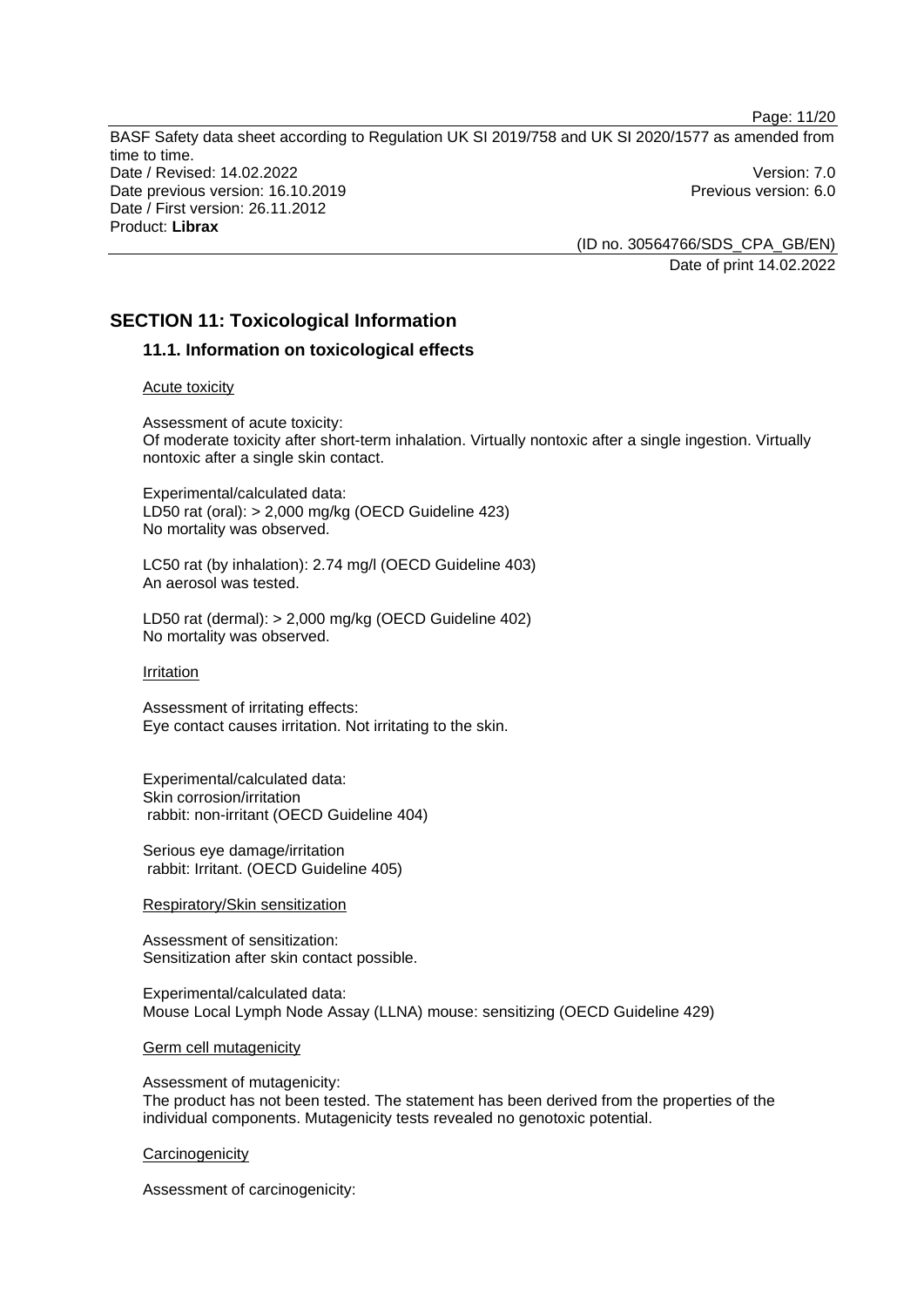Page: 12/20

BASF Safety data sheet according to Regulation UK SI 2019/758 and UK SI 2020/1577 as amended from time to time. Date / Revised: 14.02.2022 Version: 7.0 Date previous version: 16.10.2019 **Previous version: 6.0** Previous version: 6.0 Date / First version: 26.11.2012 Product: **Librax** 

(ID no. 30564766/SDS\_CPA\_GB/EN) Date of print 14.02.2022

The product has not been tested. The statement has been derived from the properties of the individual components.

*Information on: 1H-Pyrazole-4-carboxamide, 3-(difluoromethyl)-1-methyl-N-(3',4',5'-trifluoro[1,1' biphenyl]-2-yl)-; Fluxapyroxad*

*Assessment of carcinogenicity:* 

*Indication of possible carcinogenic effect in animal tests. The effect is caused by an animal specific mechanism that has no human counter part.* 

*Information on: metconazole (ISO); (1RS, 5RS;1RS, 5SR)-5-(4-chlorobenzyl)-2,2-dimethyl-1-(1H-1,2,4-triazol-1-ylmethyl)cyclopentanol*

*Assessment of carcinogenicity:* 

*In long-term studies in rodents exposed to high doses, a tumorigenic effect was found; however, these results are thought to be due to a rodent-specific liver effect that is not relevant to humans.*  ----------------------------------

#### Reproductive toxicity

Assessment of reproduction toxicity: The product has not been tested. The statement has been derived from the properties of the individual components.

*Information on: 1H-Pyrazole-4-carboxamide, 3-(difluoromethyl)-1-methyl-N-(3',4',5'-trifluoro[1,1' biphenyl]-2-yl)-; Fluxapyroxad*

*Assessment of reproduction toxicity:* 

*The results of animal studies gave no indication of a fertility impairing effect.* 

#### Developmental toxicity

----------------------------------

Assessment of teratogenicity: The product has not been tested. The statement has been derived from the properties of the individual components.

*Information on: metconazole (ISO); (1RS, 5RS;1RS, 5SR)-5-(4-chlorobenzyl)-2,2-dimethyl-1-(1H-1,2,4-triazol-1-ylmethyl)cyclopentanol*

*Assessment of teratogenicity:* 

*Indications of possible developmental toxicity/teratogenicity were seen in animal studies.*   $-$ 

# Specific target organ toxicity (single exposure)

Assessment of STOT single:

Based on the available information there is no specific target organ toxicity to be expected after a single exposure.

Remarks: The product has not been tested. The statement has been derived from the properties of the individual components.

Repeated dose toxicity and Specific target organ toxicity (repeated exposure)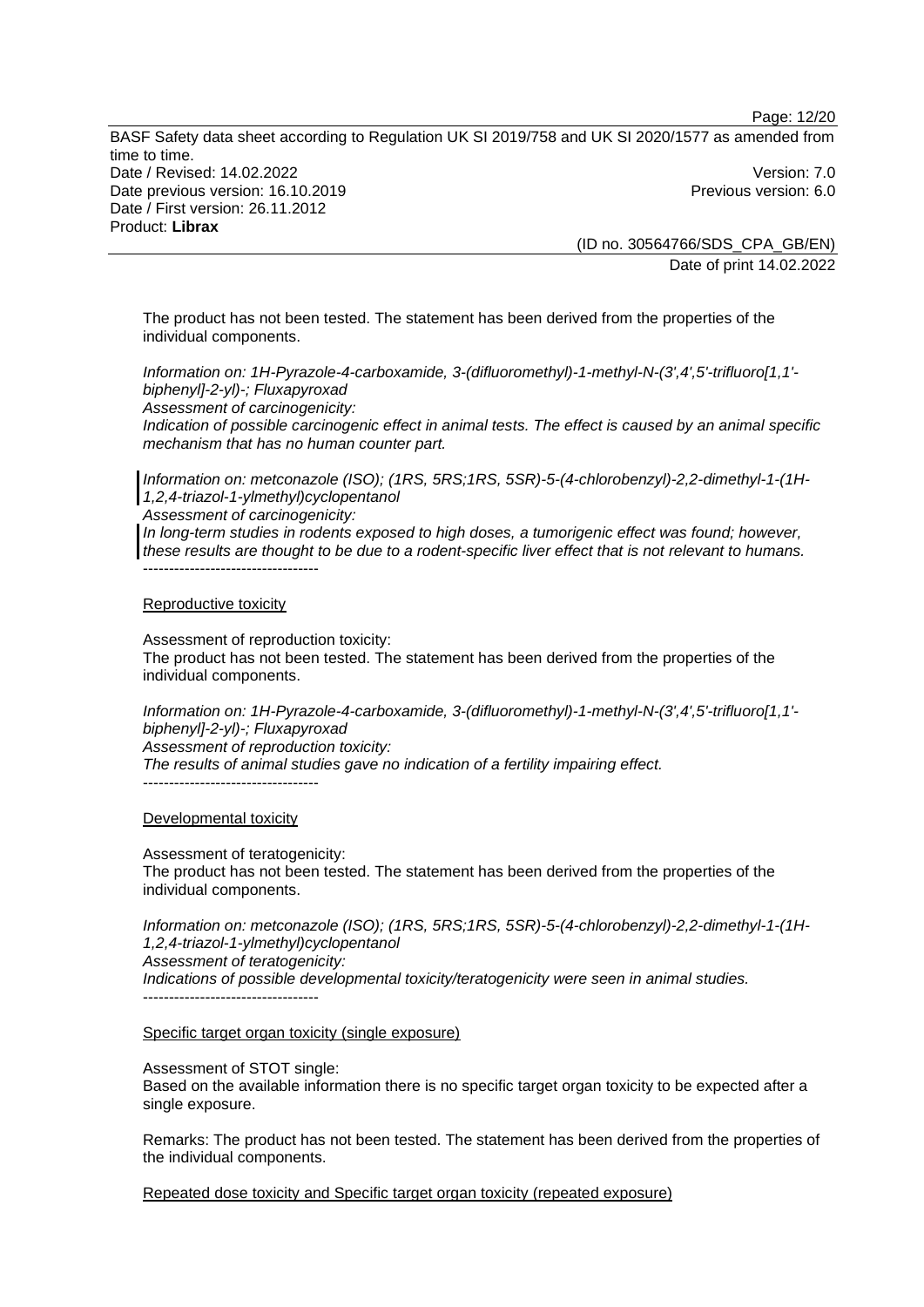Page: 13/20

BASF Safety data sheet according to Regulation UK SI 2019/758 and UK SI 2020/1577 as amended from time to time. Date / Revised: 14.02.2022 Version: 7.0 Date previous version: 16.10.2019 **Previous version: 6.0** Previous version: 6.0 Date / First version: 26.11.2012 Product: **Librax** 

(ID no. 30564766/SDS\_CPA\_GB/EN) Date of print 14.02.2022

Assessment of repeated dose toxicity: The product has not been tested. The statement has been derived from the properties of the individual components.

*Information on: 1H-Pyrazole-4-carboxamide, 3-(difluoromethyl)-1-methyl-N-(3',4',5'-trifluoro[1,1' biphenyl]-2-yl)-; Fluxapyroxad Assessment of repeated dose toxicity: Adaptive effects were observed after repeated exposure in animal studies.* 

*Information on: metconazole (ISO); (1RS, 5RS;1RS, 5SR)-5-(4-chlorobenzyl)-2,2-dimethyl-1-(1H-1,2,4-triazol-1-ylmethyl)cyclopentanol Assessment of repeated dose toxicity: Adaptive effects were observed after repeated exposure in animal studies.* 

*Information on: Propanoic acid, 2-hydroxy-, 2-ethylhexyl ester, (2S)- Assessment of repeated dose toxicity: After repeated exposure the prominent effect is local irritation.*  -----------------------------------

#### Aspiration hazard

No aspiration hazard expected. The product has not been tested. The statement has been derived from the properties of the individual components.

#### Other relevant toxicity information

Misuse can be harmful to health.

# **SECTION 12: Ecological Information**

#### **12.1. Toxicity**

Assessment of aquatic toxicity: Toxic to aquatic life. Very toxic to aquatic life with long lasting effects.

Toxicity to fish: LC50 (96 h) 1.0 mg/l, Oncorhynchus mykiss (OECD 203; ISO 7346; 84/449/EEC, C.1, static)

Aquatic invertebrates: EC50 (48 h) 1.383 mg/l, Daphnia magna (OECD Guideline 202, part 1, static)

Aquatic plants: EC50 (72 h) > 100 mg/l (growth rate), Pseudokirchneriella subcapitata (OECD Guideline 201, static)

*Information on: 1H-Pyrazole-4-carboxamide, 3-(difluoromethyl)-1-methyl-N-(3',4',5'-trifluoro[1,1' biphenyl]-2-yl)-; Fluxapyroxad*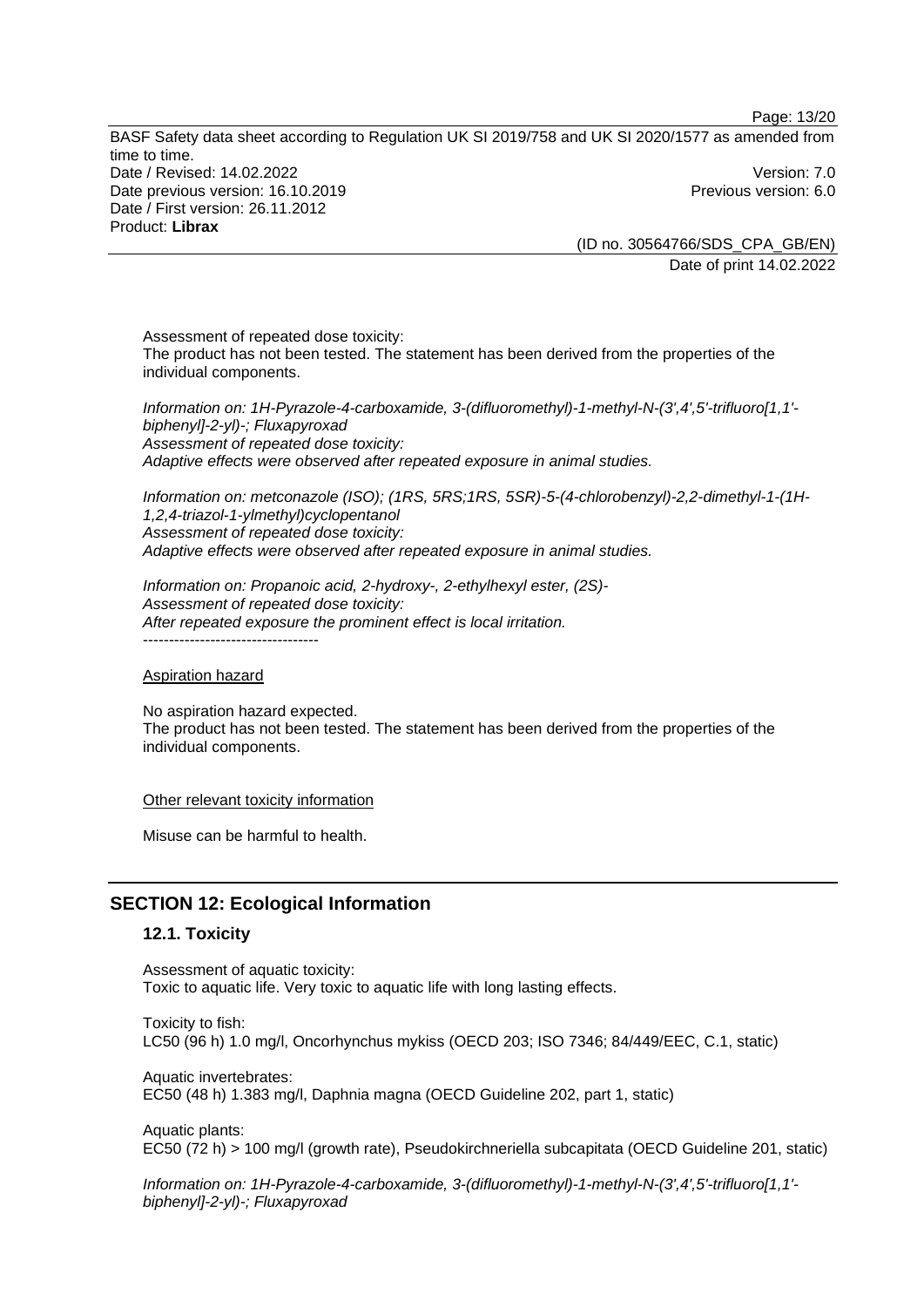Page: 14/20

BASF Safety data sheet according to Regulation UK SI 2019/758 and UK SI 2020/1577 as amended from time to time. Date / Revised: 14.02.2022 Version: 7.0 Date previous version: 16.10.2019 **Previous version: 6.0** Previous version: 6.0 Date / First version: 26.11.2012 Product: **Librax** 

(ID no. 30564766/SDS\_CPA\_GB/EN) Date of print 14.02.2022

*Chronic toxicity to fish: No observed effect concentration (33 d) 0.0359 mg/l, Pimephales promelas (OECD Guideline 210, Flow through.)* 

*Information on: metconazole (ISO); (1RS, 5RS;1RS, 5SR)-5-(4-chlorobenzyl)-2,2-dimethyl-1-(1H-1,2,4-triazol-1-ylmethyl)cyclopentanol Chronic toxicity to fish: EC10 (95 d) 0.00398 mg/l, Oncorhynchus mykiss* 

*No observed effect concentration (95 d) 0.00291 mg/l, Oncorhynchus mykiss (OECD Guideline 210)*  ----------------------------------

*Information on: 1H-Pyrazole-4-carboxamide, 3-(difluoromethyl)-1-methyl-N-(3',4',5'-trifluoro[1,1' biphenyl]-2-yl)-; Fluxapyroxad Chronic toxicity to aquatic invertebrates: No observed effect concentration (21 d) 0.5 mg/l, Daphnia magna (OECD Guideline 211, semistatic)* 

*Information on: metconazole (ISO); (1RS, 5RS;1RS, 5SR)-5-(4-chlorobenzyl)-2,2-dimethyl-1-(1H-1,2,4-triazol-1-ylmethyl)cyclopentanol* 

*Chronic toxicity to aquatic invertebrates:* 

*No observed effect concentration (21 d) 0.16 mg/l, Daphnia magna (OECD Guideline 211)*  ----------------------------------

# **12.2. Persistence and degradability**

Assessment biodegradation and elimination (H2O): The product has not been tested. The statement has been derived from the properties of the individual components.

*Information on: 1H-Pyrazole-4-carboxamide, 3-(difluoromethyl)-1-methyl-N-(3',4',5'-trifluoro[1,1' biphenyl]-2-yl)-; Fluxapyroxad Assessment biodegradation and elimination (H2O): Not readily biodegradable (by OECD criteria).* 

*Information on: metconazole (ISO); (1RS, 5RS;1RS, 5SR)-5-(4-chlorobenzyl)-2,2-dimethyl-1-(1H-1,2,4-triazol-1-ylmethyl)cyclopentanol Assessment biodegradation and elimination (H2O): Not readily biodegradable (by OECD criteria).* 

----------------------------------

# **12.3. Bioaccumulative potential**

Assessment bioaccumulation potential: The product has not been tested. The statement has been derived from the properties of the individual components.

*Information on: 1H-Pyrazole-4-carboxamide, 3-(difluoromethyl)-1-methyl-N-(3',4',5'-trifluoro[1,1' biphenyl]-2-yl)-; Fluxapyroxad Bioaccumulation potential:*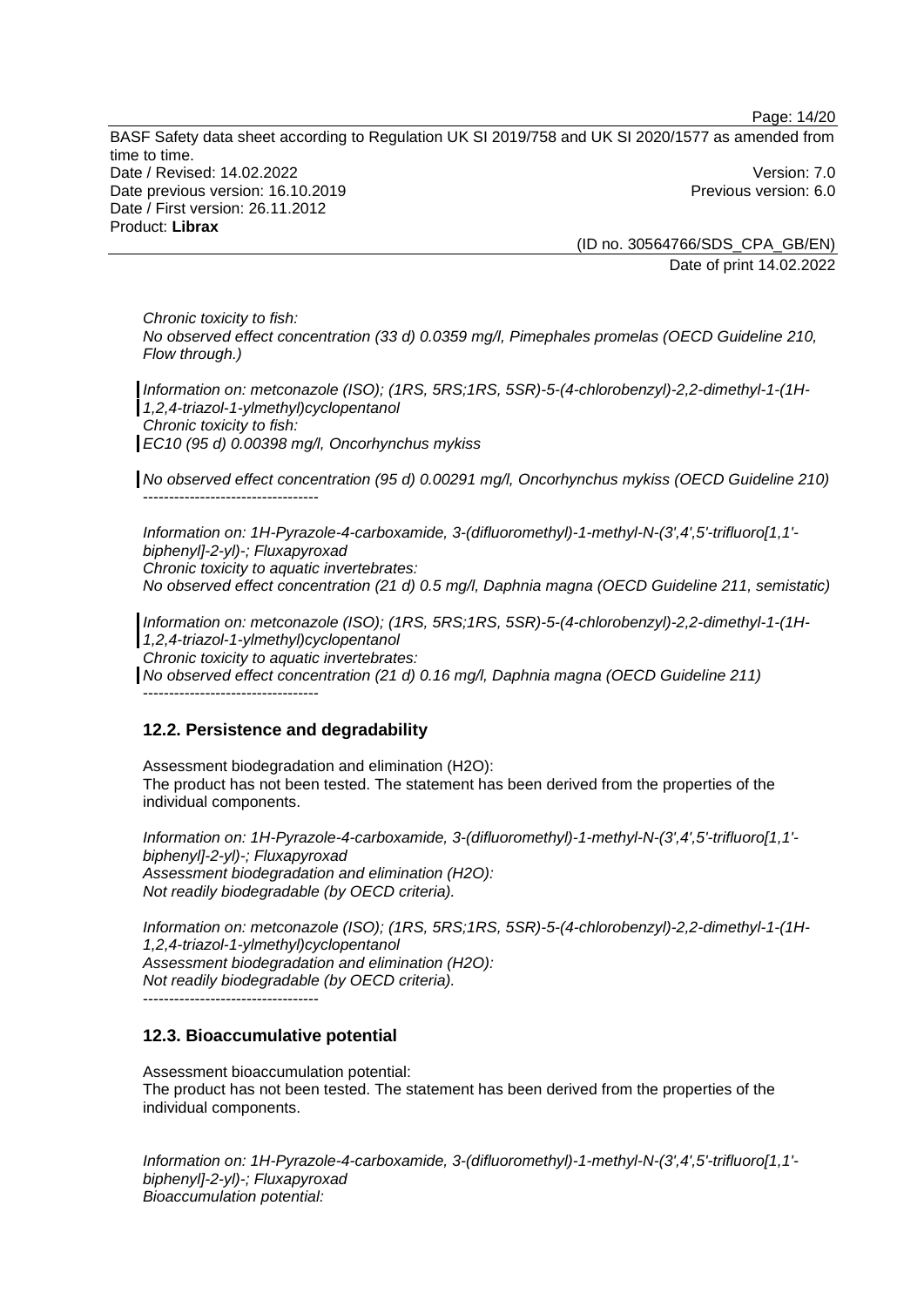Page: 15/20

BASF Safety data sheet according to Regulation UK SI 2019/758 and UK SI 2020/1577 as amended from time to time. Date / Revised: 14.02.2022 Version: 7.0 Date previous version: 16.10.2019 **Previous version: 6.0** Previous version: 6.0 Date / First version: 26.11.2012 Product: **Librax** 

(ID no. 30564766/SDS\_CPA\_GB/EN) Date of print 14.02.2022

*Bioconcentration factor (BCF): 36 - 37 (28 d), Lepomis macrochirus (OECD-Guideline 305) Does not accumulate in organisms.* 

*Information on: metconazole (ISO); (1RS, 5RS;1RS, 5SR)-5-(4-chlorobenzyl)-2,2-dimethyl-1-(1H-1,2,4-triazol-1-ylmethyl)cyclopentanol Bioaccumulation potential:* 

*Bioconcentration factor (BCF): 51 - 80, Lepomis macrochirus Does not accumulate in organisms.*  ----------------------------------

# **12.4. Mobility in soil**

Assessment transport between environmental compartments: Adsorption in soil: The product has not been tested. The statement has been derived from the properties of the individual components.

*Information on: 1H-Pyrazole-4-carboxamide, 3-(difluoromethyl)-1-methyl-N-(3',4',5'-trifluoro[1,1' biphenyl]-2-yl)-; Fluxapyroxad Assessment transport between environmental compartments: Adsorption in soil: Following exposure to soil, adsorption to solid soil particles is probable, therefore contamination of groundwater is not expected.* ----------------------------------

# **12.5. Results of PBT and vPvB assessment**

The product does not contain a substance fulfilling the PBT (persistent/bioaccumulative/toxic) criteria or the vPvB (very persistent/very bioaccumulative) criteria.

# **12.6. Other adverse effects**

The product does not contain substances that are listed in Regulation (EC) 1005/2009 on substances that deplete the ozone layer.

# **12.7. Additional information**

Other ecotoxicological advice: Do not discharge product into the environment without control.

# **SECTION 13: Disposal Considerations**

# **13.1. Waste treatment methods**

Must be disposed of or incinerated in accordance with local regulations.

The UK Environmental Protection (Duty of Care) Regulations (EP) and amendments should be noted (United Kingdom).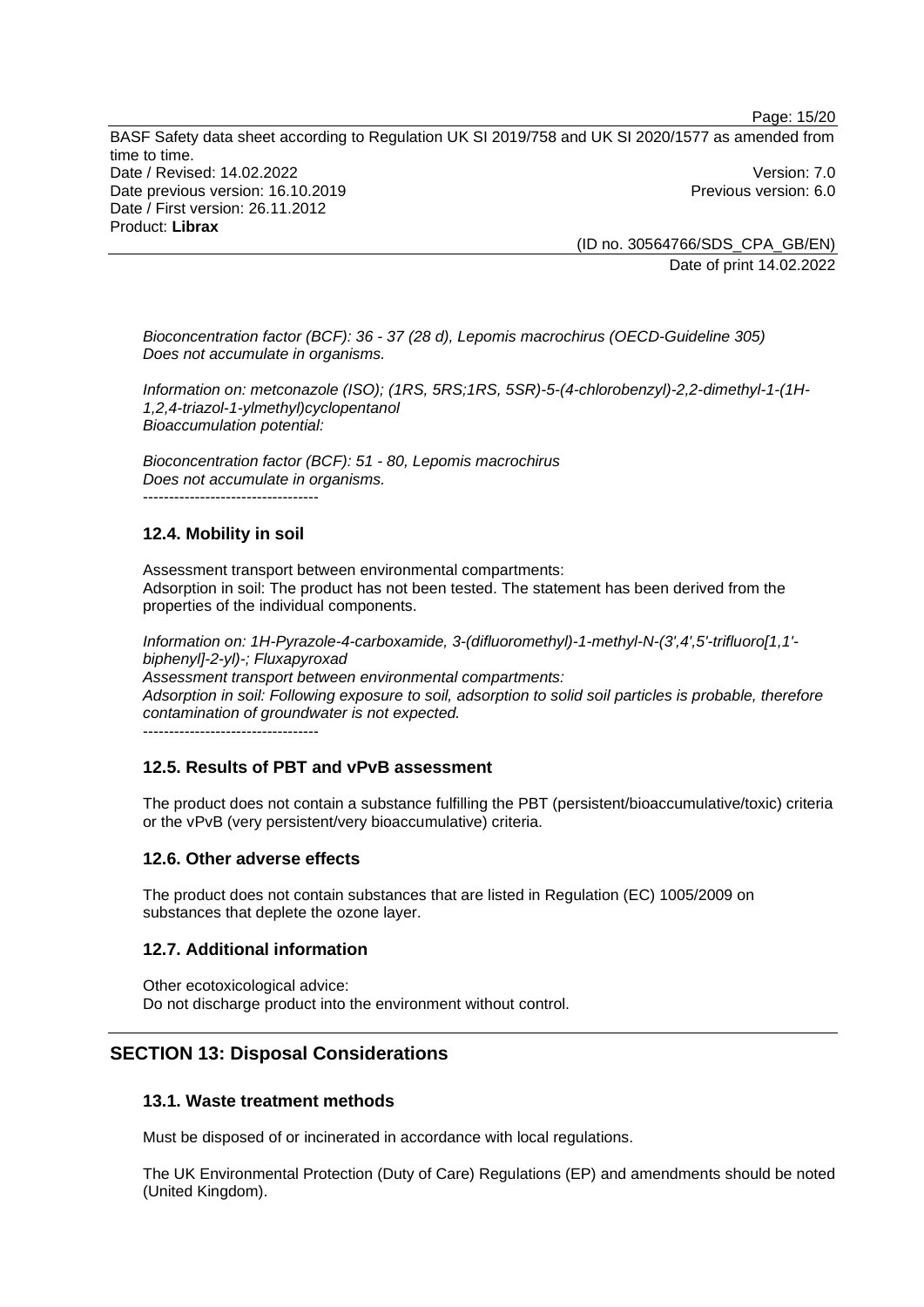Page: 16/20

BASF Safety data sheet according to Regulation UK SI 2019/758 and UK SI 2020/1577 as amended from time to time. Date / Revised: 14.02.2022 Version: 7.0 Date previous version: 16.10.2019 **Previous version: 6.0** Previous version: 6.0 Date / First version: 26.11.2012 Product: **Librax** 

(ID no. 30564766/SDS\_CPA\_GB/EN) Date of print 14.02.2022

This product and any uncleaned containers must be disposed of as hazardous waste in accordance with the 2005 Hazardous Waste Regulations and amendments (United Kingdom)

Contaminated packaging: Contaminated packaging should be emptied as far as possible and disposed of in the same manner as the substance/product.

# **SECTION 14: Transport Information**

#### **Land transport**

### ADR

| UN number or ID number:<br>UN proper shipping name:<br>Transport hazard class(es):<br>Packing group:<br>Environmental hazards:<br>Special precautions for | <b>UN3082</b><br>ENVIRONMENTALLY HAZARDOUS SUBSTANCE, LIQUID,<br>N.O.S. (contains FLUXAPYROXAD, METCONAZOLE)<br>9, EHSM<br>Ш<br>ves |
|-----------------------------------------------------------------------------------------------------------------------------------------------------------|-------------------------------------------------------------------------------------------------------------------------------------|
| user:                                                                                                                                                     | None known                                                                                                                          |
| <b>RID</b>                                                                                                                                                |                                                                                                                                     |
| UN number or ID number:<br>UN proper shipping name:                                                                                                       | <b>UN3082</b><br>ENVIRONMENTALLY HAZARDOUS SUBSTANCE, LIQUID,<br>N.O.S. (contains FLUXAPYROXAD, METCONAZOLE)                        |
| Transport hazard class(es):<br>Packing group:<br>Environmental hazards:<br>Special precautions for<br>user:                                               | 9. EHSM<br>Ш<br>ves<br>None known                                                                                                   |
| Inland waterway transport<br><b>ADN</b>                                                                                                                   |                                                                                                                                     |
| UN number or ID number:<br>UN proper shipping name:                                                                                                       | <b>UN3082</b><br>ENVIRONMENTALLY HAZARDOUS SUBSTANCE, LIQUID,<br>N.O.S. (contains FLUXAPYROXAD, METCONAZOLE)                        |
| Transport hazard class(es):<br>Packing group:<br>Environmental hazards:<br>Special precautions for<br>user:                                               | 9, EHSM<br>Ш<br>ves<br>None known                                                                                                   |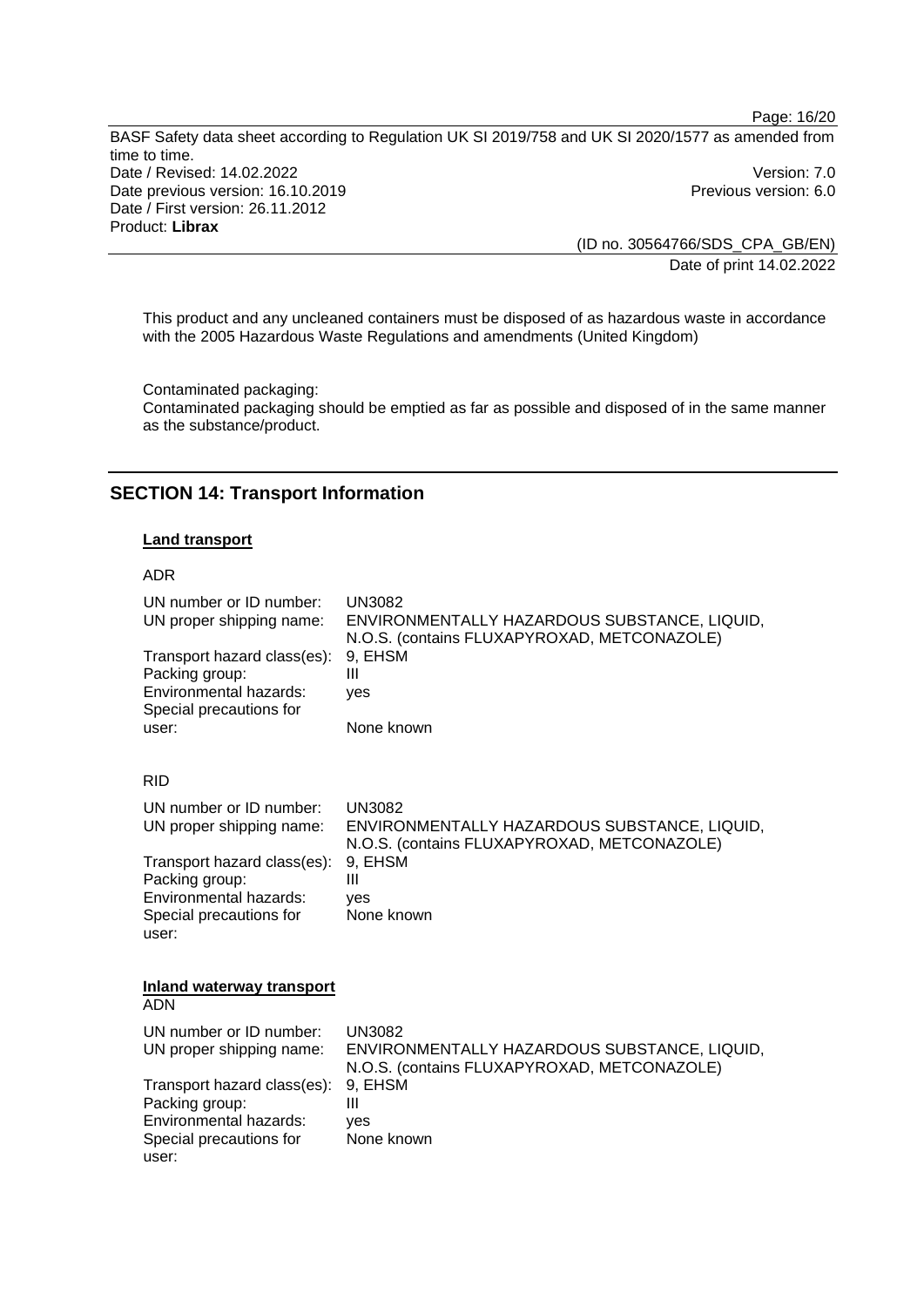Page: 17/20

BASF Safety data sheet according to Regulation UK SI 2019/758 and UK SI 2020/1577 as amended from time to time. Date / Revised: 14.02.2022 Version: 7.0 Date previous version: 16.10.2019 **Previous version: 6.0** Previous version: 6.0 Date / First version: 26.11.2012 Product: **Librax** 

(ID no. 30564766/SDS\_CPA\_GB/EN) Date of print 14.02.2022

Transport in inland waterway vessel Not evaluated

#### **Sea transport**

IMDG

| UN number or ID number:     | <b>UN 3082</b>                               |
|-----------------------------|----------------------------------------------|
| UN proper shipping name:    | ENVIRONMENTALLY HAZARDOUS SUBSTANCE, LIQUID, |
|                             | N.O.S. (contains FLUXAPYROXAD, METCONAZOLE)  |
| Transport hazard class(es): | 9. EHSM                                      |
| Packing group:              | Ш                                            |
| Environmental hazards:      | ves                                          |
|                             | Marine pollutant: YES                        |
| Special precautions for     | None known                                   |
| user:                       |                                              |

# **Air transport**

IATA/ICAO

| UN number or ID number:<br>UN proper shipping name: | UN 3082<br>ENVIRONMENTALLY HAZARDOUS SUBSTANCE, LIQUID,<br>N.O.S. (contains FLUXAPYROXAD, METCONAZOLE) |
|-----------------------------------------------------|--------------------------------------------------------------------------------------------------------|
| Transport hazard class(es): 9, EHSM                 |                                                                                                        |
| Packing group:                                      | Ш                                                                                                      |
| Environmental hazards:                              | ves                                                                                                    |
| Special precautions for                             | None known                                                                                             |
| user:                                               |                                                                                                        |

#### **14.1. UN number or ID number**

See corresponding entries for "UN number or ID number" for the respective regulations in the tables above.

#### **14.2. UN proper shipping name**

See corresponding entries for "UN proper shipping name" for the respective regulations in the tables above.

#### **14.3. Transport hazard class(es)**

See corresponding entries for "Transport hazard class(es)" for the respective regulations in the tables above.

#### **14.4. Packing group**

See corresponding entries for "Packing group" for the respective regulations in the tables above.

# **14.5. Environmental hazards**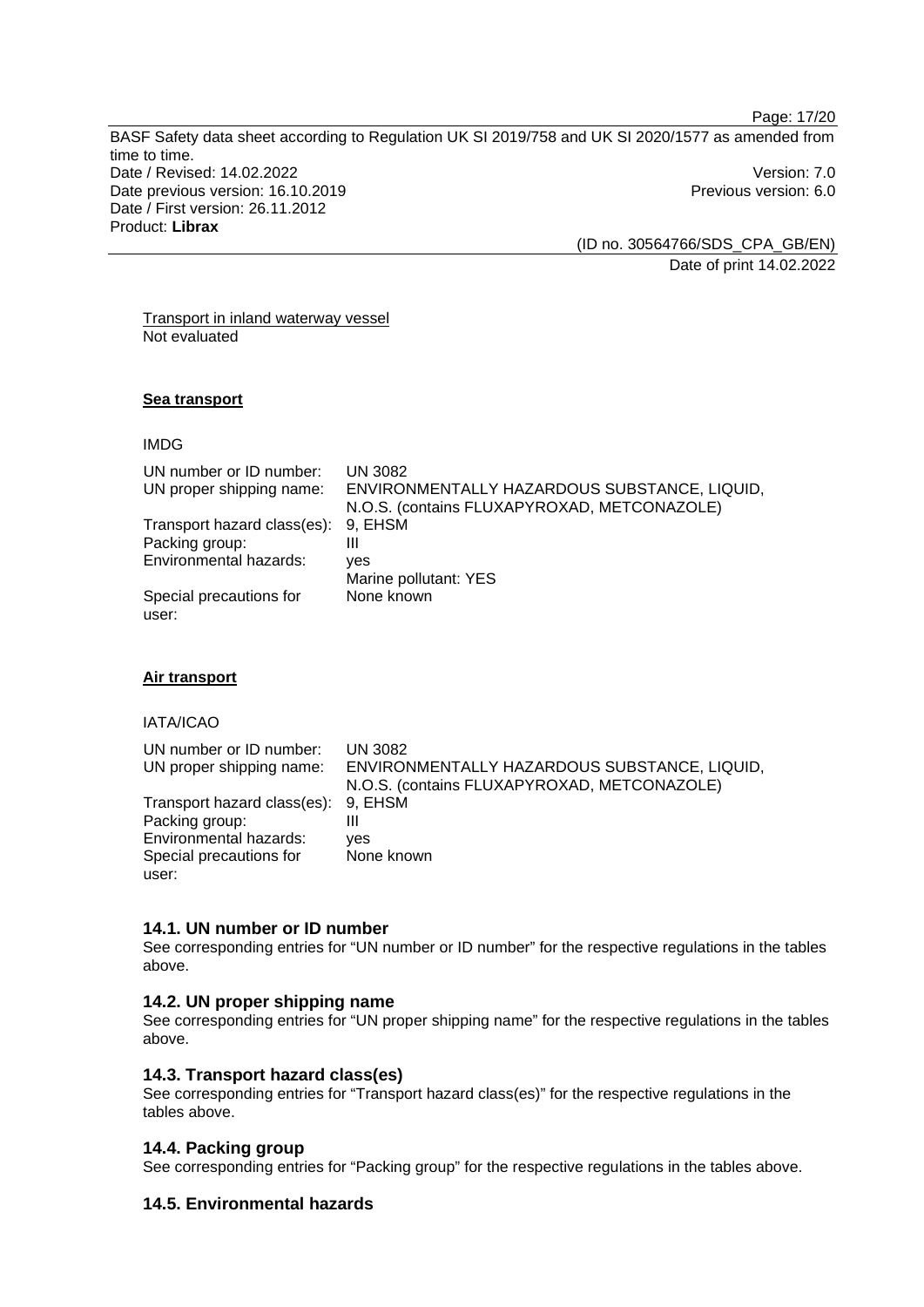Page: 18/20

BASF Safety data sheet according to Regulation UK SI 2019/758 and UK SI 2020/1577 as amended from time to time. Date / Revised: 14.02.2022 Version: 7.0 Date previous version: 16.10.2019 **Previous version: 6.0** Previous version: 6.0 Date / First version: 26.11.2012 Product: **Librax** 

(ID no. 30564766/SDS\_CPA\_GB/EN) Date of print 14.02.2022

See corresponding entries for "Environmental hazards" for the respective regulations in the tables above.

# **14.6. Special precautions for user**

See corresponding entries for "Special precautions for user" for the respective regulations in the tables above.

### **14.7. Maritime transport in bulk according to IMO instruments**

Maritime transport in bulk is not intended.

#### **Further information**

Product may be shipped as non-hazardous in suitable packages containing a net quantity of 5 L or less under the provisions of various regulatory agencies: ADR, RID, ADN: Special Provision 375; IMDG: 2.10.2.7; IATA: A197; TDG: Special Provision 99(2); 49CFR: §171.4 (c) (2) and also the Special Provision 375 in Appendix B which is regulated in China "Regulations Concerning Road Transportation of Dangerous Goods Part 3: Index of dangerous goods name and transportation requirements" (JT/T 617.3)

This product is subject to the most recent edition of "The Carriage of Dangerous Goods and Use of Transportable Pressure Equipment Regulations" and their amendments (United Kingdom).

# **SECTION 15: Regulatory Information**

### **15.1. Safety, health and environmental regulations/legislation specific for the substance or mixture**

#### Prohibitions, Restrictions and Authorizations

Annex XVII of Regulation (EC) No 1907/2006: Number on List: 3

Restrictions of Regulation (EC) No 1907/2006, Annex XVII, do not apply for the intended use(s) of the product given in this SDS.

Directive 2012/18/EU - Control of Major Accident Hazards involving dangerous substances (EU): List entry in regulation: E1 List entry in regulation: E2

This product is classified under the European CLP Regulation. (United Kingdom) The data should be considered when making any assessment under the Control of Substances Hazardous to Health Regulations (COSHH), and related guidance, for example, 'COSHH Essentials' (United Kingdom).

This product may be subject to the Control of Major Accident Hazards Regulations (COMAH), and amendments if specific threshold tonnages are exceeded (United Kingdom).

#### **15.2. Chemical Safety Assessment**

Advice on product handling can be found in sections 7 and 8 of this safety data sheet.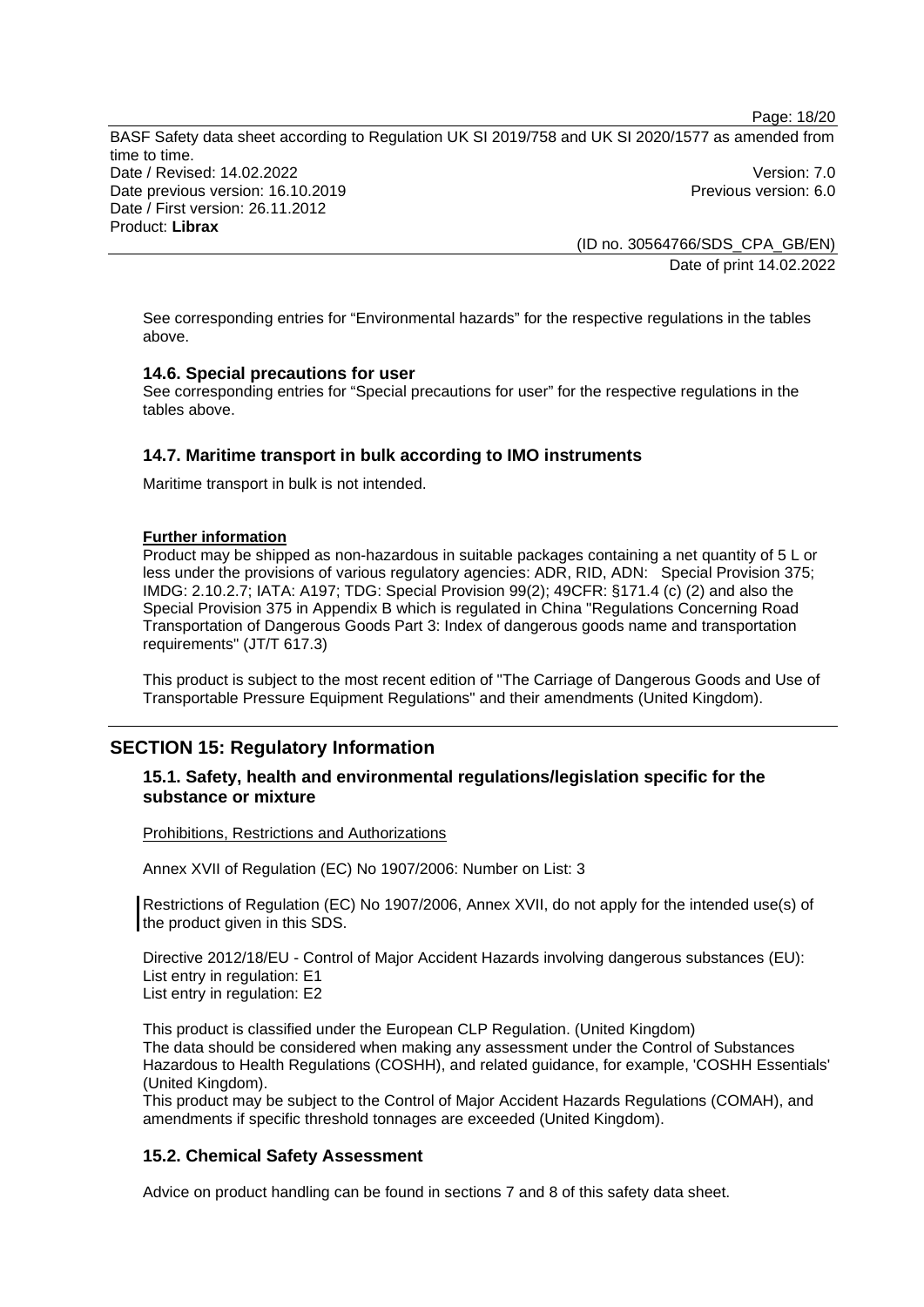Page: 19/20

BASF Safety data sheet according to Regulation UK SI 2019/758 and UK SI 2020/1577 as amended from time to time. Date / Revised: 14.02.2022 Version: 7.0 Date previous version: 16.10.2019 **Previous version: 6.0** Previous version: 6.0 Date / First version: 26.11.2012 Product: **Librax** 

(ID no. 30564766/SDS\_CPA\_GB/EN) Date of print 14.02.2022

# **SECTION 16: Other Information**

For proper and safe use of this product, please refer to the approval conditions laid down on the product label.

|--|

| in section 2 or 3: |                                                                     |
|--------------------|---------------------------------------------------------------------|
| Skin Sens.         | Skin sensitization                                                  |
| Eye Dam./Irrit.    | Serious eye damage/eye irritation                                   |
| Acute Tox.         | Acute toxicity                                                      |
| Repr.              | Reproductive toxicity                                               |
| Aquatic Acute      | Hazardous to the aquatic environment - acute                        |
| Aquatic Chronic    | Hazardous to the aquatic environment - chronic                      |
| Skin Corr./Irrit.  | Skin corrosion/irritation                                           |
| H317               | May cause an allergic skin reaction.                                |
| H319               | Causes serious eye irritation.                                      |
| H332               | Harmful if inhaled.                                                 |
| H361d              | Suspected of damaging the unborn child.                             |
| H362               | May cause harm to breast-fed children.                              |
| H410               | Very toxic to aquatic life with long lasting effects.               |
| <b>EUH401</b>      | To avoid risks to human health and the environment, comply with the |
|                    | instructions for use.                                               |
| H400               | Very toxic to aquatic life.                                         |
| H <sub>302</sub>   | Harmful if swallowed.                                               |
| H411               | Toxic to aquatic life with long lasting effects.                    |
| H315               | Causes skin irritation.                                             |
| H318               | Causes serious eye damage.                                          |
| H412               | Harmful to aquatic life with long lasting effects.                  |

#### Abbreviations

ADR = The European Agreement concerning the International Carriage of Dangerous Goods by Road. ADN = The European Agreement concerning the International Carriage of Dangerous Goods by Inland waterways. ATE = Acute Toxicity Estimates. CAO = Cargo Aircraft Only. CAS = Chemical Abstract Service. CLP = Classification, Labelling and Packaging of substances and mixtures. DIN = German national organization for standardization. DNEL = Derived No Effect Level. EC50 = Effective concentration median for 50% of the population.  $EC = European$  Community.  $EN = European$  Standards. IARC = International Agency for Research on Cancer. IATA = International Air Transport Association. IBC-Code = Intermediate Bulk Container code. IMDG = International Maritime Dangerous Goods Code. ISO = International Organization for Standardization. STEL = Short-Term Exposure Limit. LC50 = Lethal concentration median for 50% of the population. LD50 = Lethal dose median for 50% of the population. TLV = Threshold Limit Value. MARPOL = The International Convention for the Prevention of Pollution from Ships. NEN = Dutch Norm. NOEC = No Observed Effect Concentration. OEL = Occupational Exposure Limit. OECD = Organization for Economic Cooperation and Development. PBT = Persistent, Bioaccumulative and Toxic. PNEC = Predicted No Effect Level. PPM = Parts per million. RID = The European Agreement concerning the International Carriage of Dangerous Goods by Rail. TWA = Time Weight Average. UN-number = UN number at transport.  $vPvB = verv$  Persistent and very Bioaccumulative.